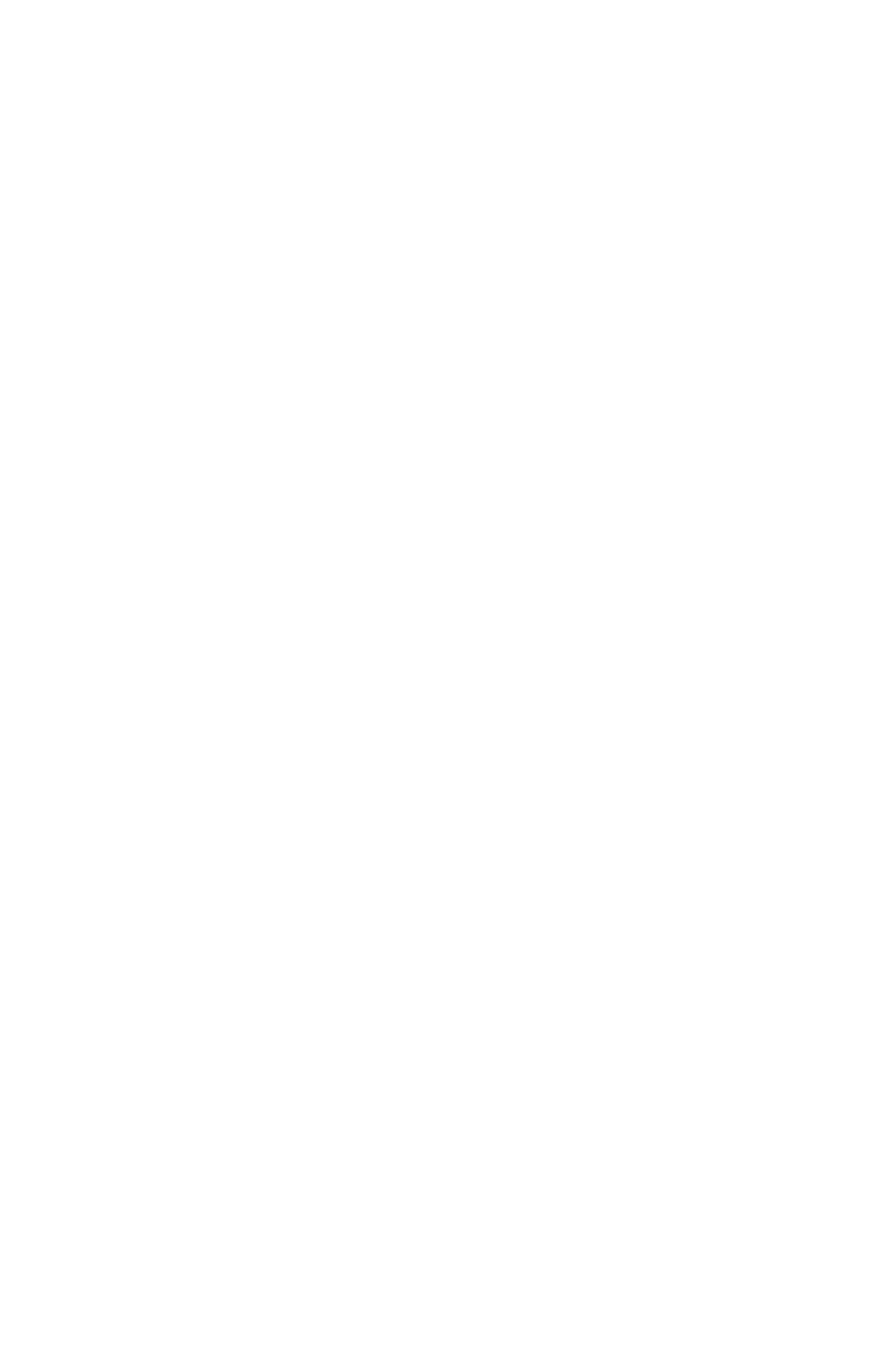

9.2 (Winter 2005)

ISSN 1536 2086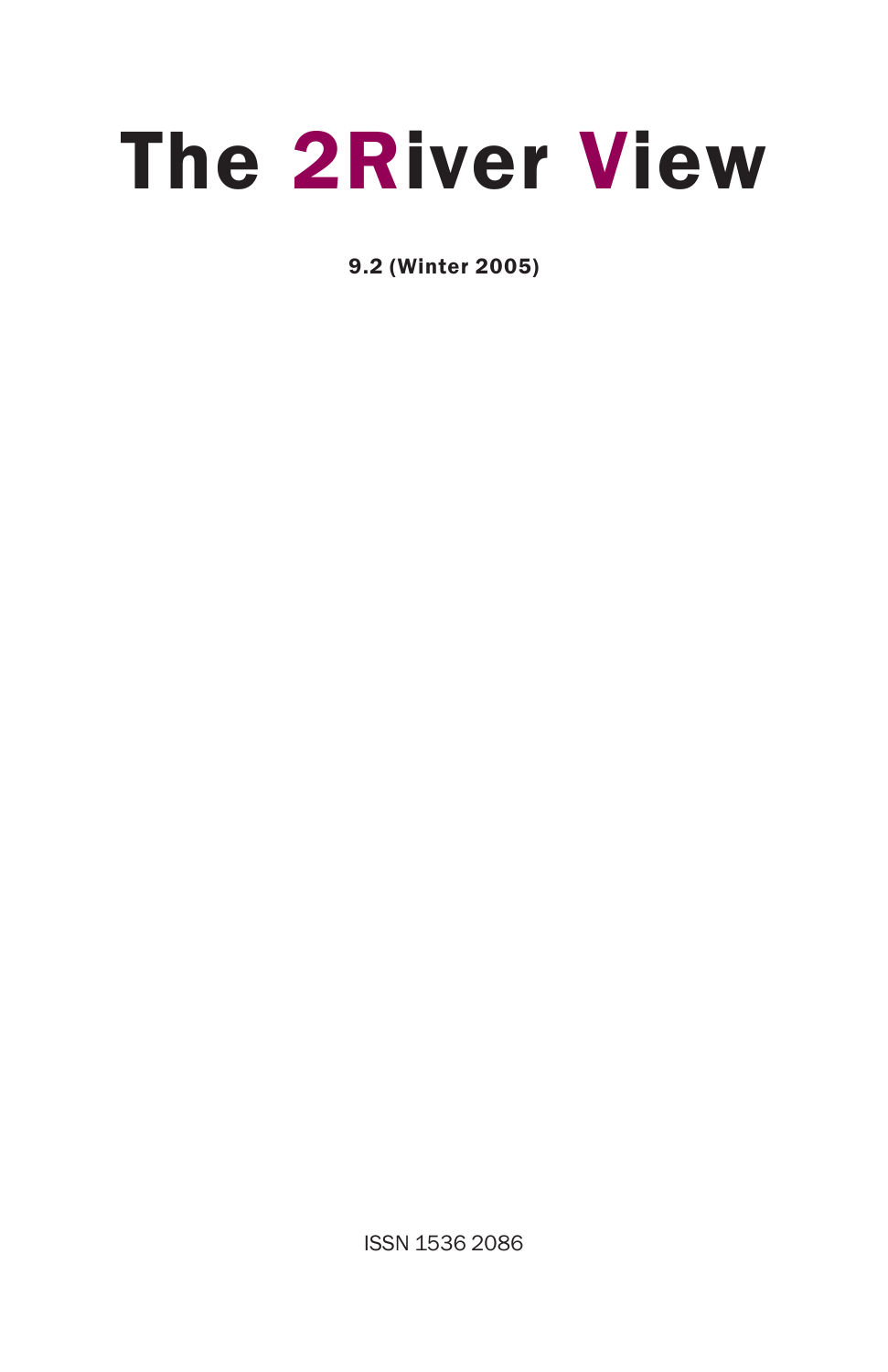## Contents

Louie Crew Spiritus Mundi

Pamela Garvey Our Enemy Shoes and Story

Stephen Knauth Free Dirt My Friend

Autumn McClintock Oh, Night Propriety



*Transport & Storage Upgrade Path* © 2005 by August Highland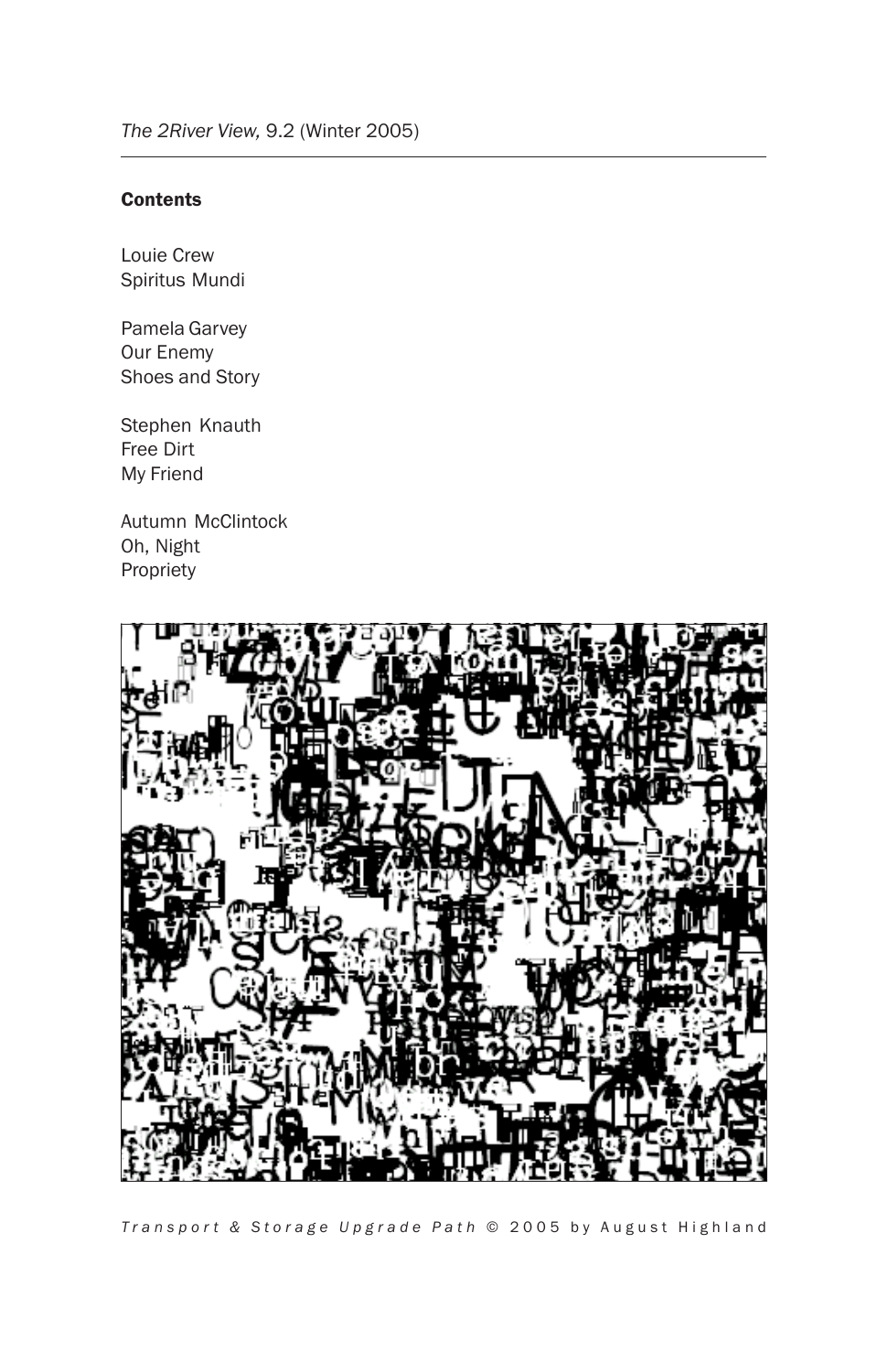Robert Pesich Ante Up! Maps

Madelyn Rosenberg Boston Transfer Marion

David Schuster Blue Trees The Trunk

Keli Stafford A Furious Hum Run

Leigh Stein Three Ghazals for Departure

Scott T. Summers Cleaning Gutters **Gettysburg** 

Lowell Mick White Cock Pheasant Dakota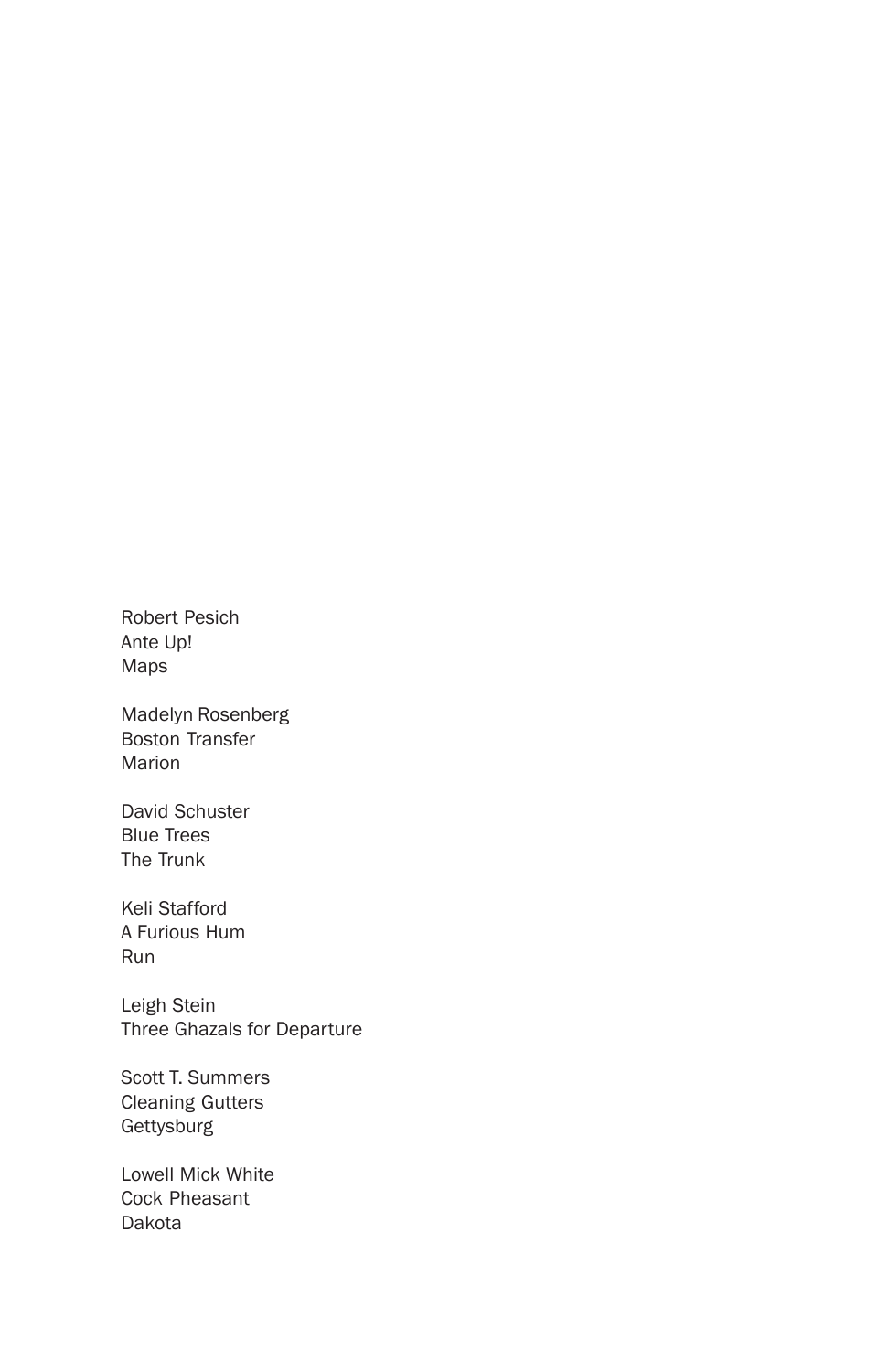*The 2River View,* 9.2 (Winter 2005)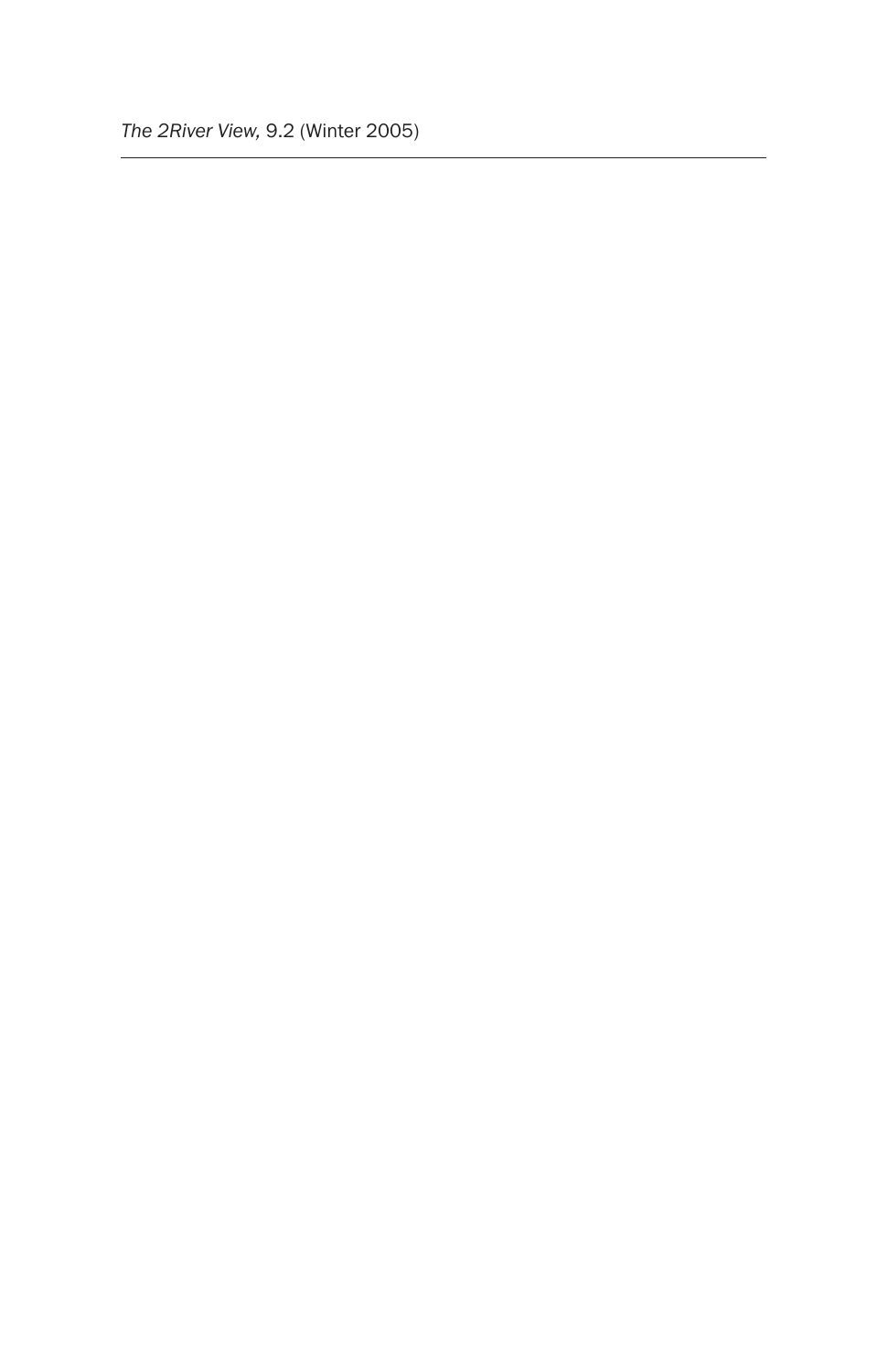## Spiritus Mundi

Red worms crawl through ice cream cone tunnels in a space spiraling just outside your mind. Why? God is I, You, She, bringing incense even to forbidden altars.

Suppose you want to touch the back of flowers and feel guilty in a world where men fear not at all to blow one another to bits, away from home.

How much soul can we tabulate? The smile of one no longer a virgin; patterns of weakness as holiness; learning that dead Christmas trees are still pretty.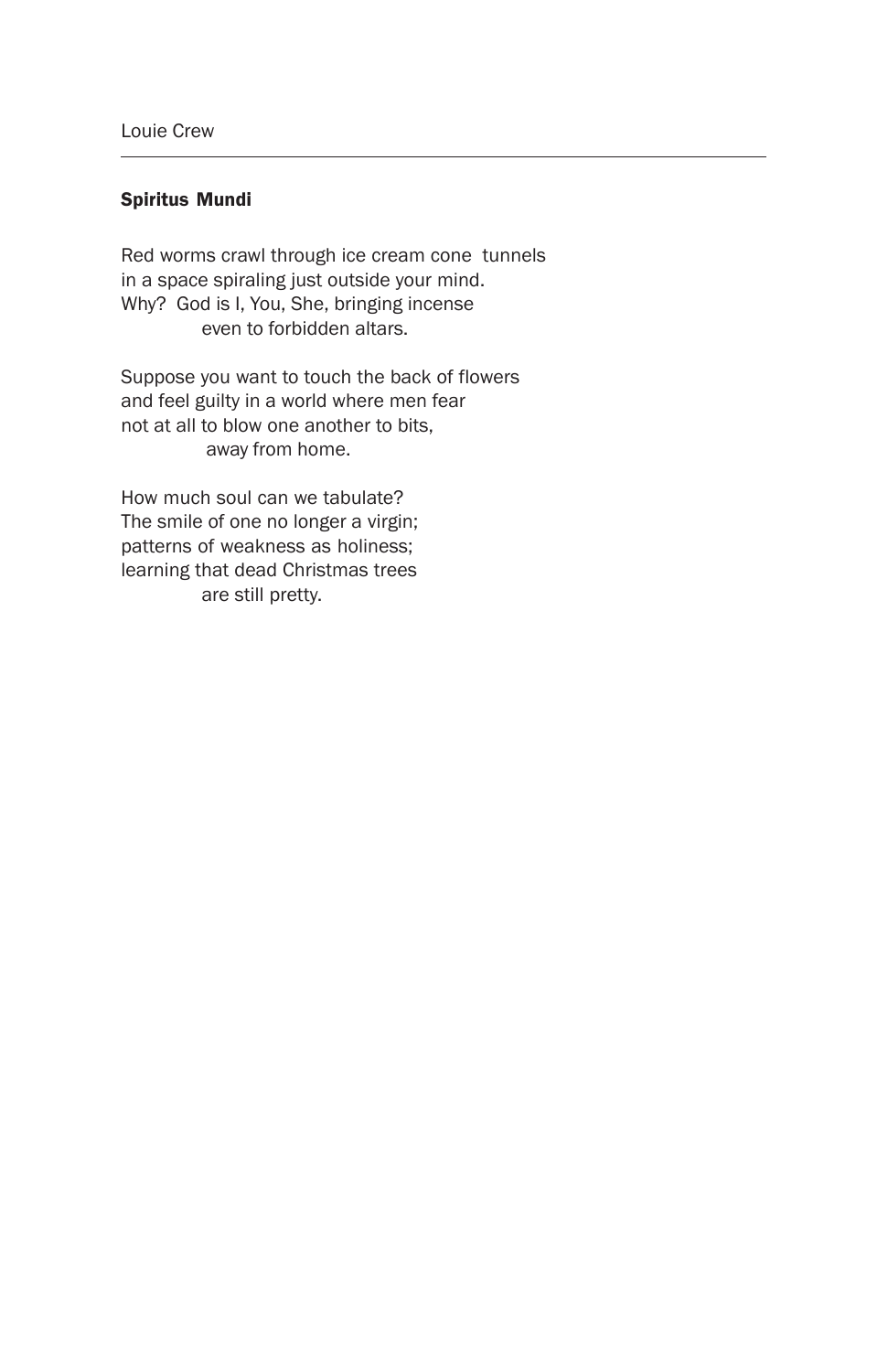#### Our Enemies

Each day their cheeks recede a little more, their hair falls in larger clumps only to become lining for a bird's nest. A bird as simple as the sparrow, spied by the wife of the man who owns one of their land's largest homes. Her skin soft as fleece, this woman, who cultivates just the right seed to attract the prettiest birds, smells like the inserts in our magazines, the ladies in shimmering evening wear who seem to fall from a net of stars far from the grenades donning the young boys we photograph.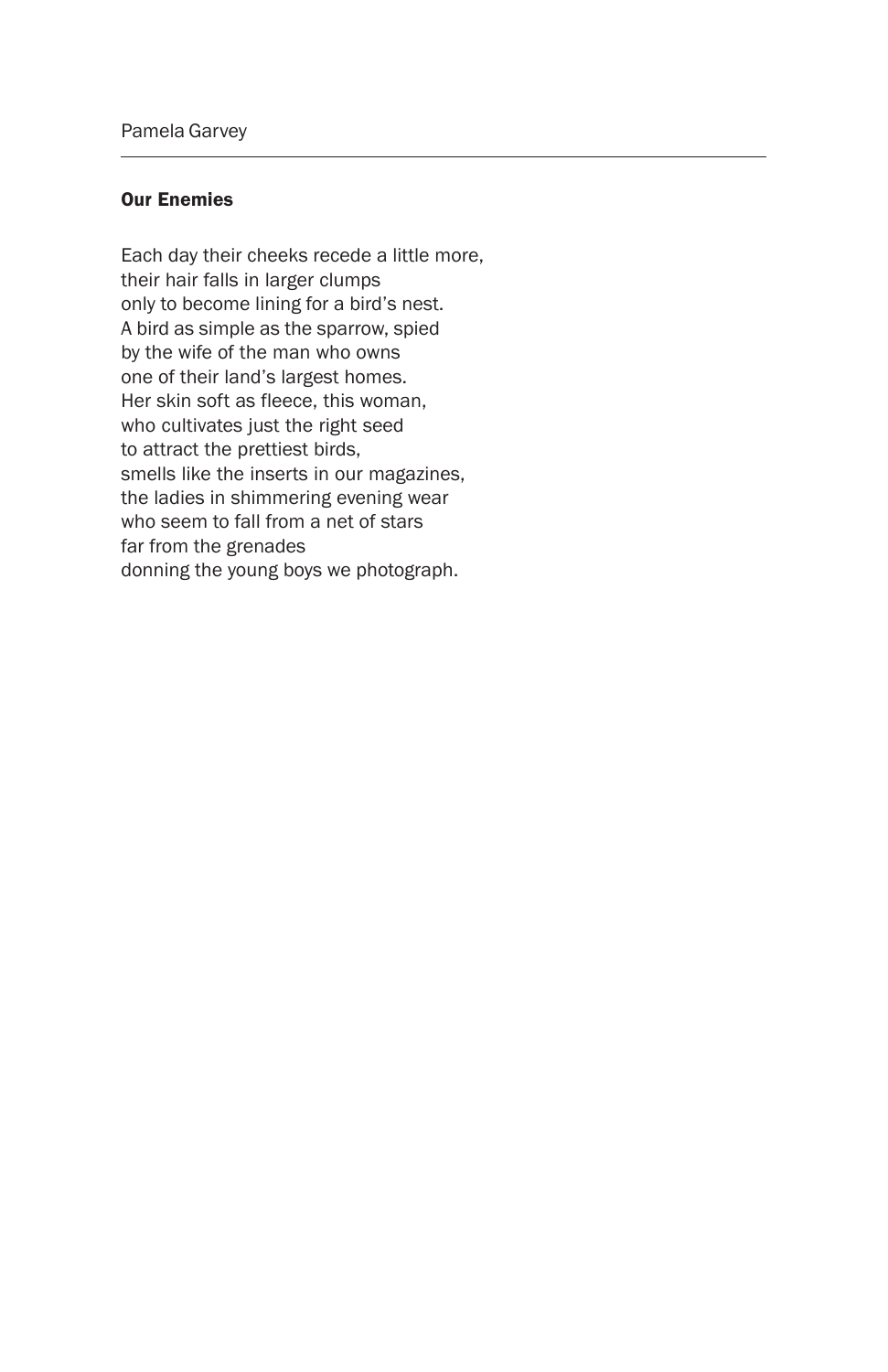#### Shoes and Story

I.

Her feet were actually wide, flat and dirt-tanned from bare-footed work. The slipper itself at least a C width. The heel, thick, walkable. The step-sisters' feet were pushed in, arched and smooth, like their shoes. Their feet chafing, sliding around in that lone shoe the prince had held out like a platter, they stumbled forward, sweating fear they'd break the wobbly heel, chip the shoe, sever toes or ankle with toothed glass. But they *would* live with slivers of glass lodged in their feet, occasional trickles of blood trailing the palace. They'd get used to it.

II.

The wicked witch also wanted a triple click ticket home, any home. So she was ready to kill the bobby-socked, pig-tailed adolescent, skipping arm in arm with brainless and heartless. The girl's feet were meaningless to this quest—same size as the witch's feet. One size fits all in this world, looming large, grainy colors we can box into thirteen inches. It's not about the body, anyway. It's about the shoes. The broom-riding hag and the girl both knew, knew that the shoes meant prestige and style, that if the girl removed them, her feet would've shriveled to stockings: the feet of the Eastern sister, crushed by her house.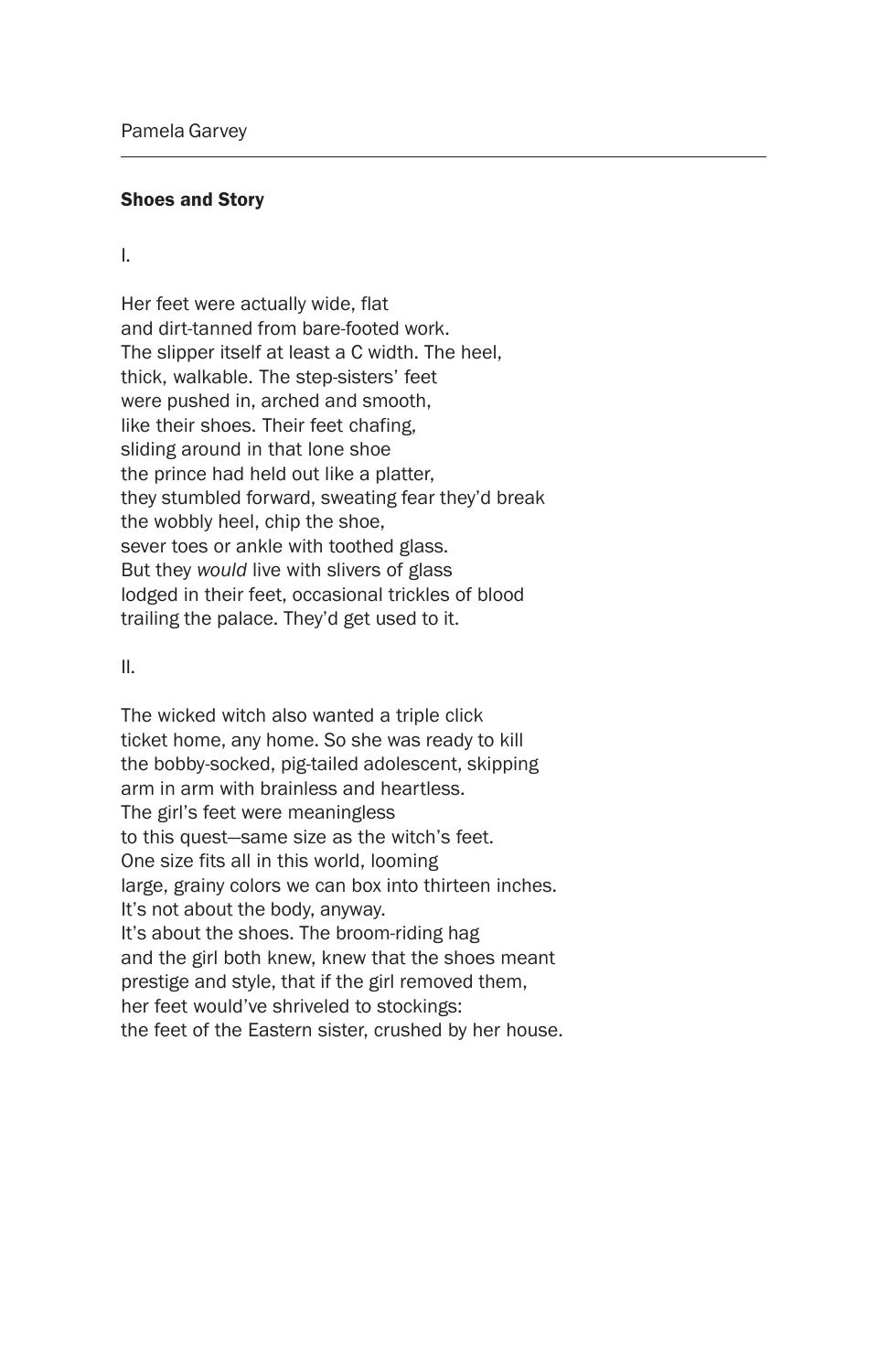## Free Dirt

Says the sign and, lo, they come throwing open their tailgates, their trunks and hatches—I turn away afraid I might see a man dragging a bulging suitcase with both hands. One pickup bears the sticker VIOLENCE is the MOTHER of TIME, its driver patiently waiting his turn in line. Free Dirt, blue spray-painted letters on a muddy scrap of corrugated tin propped up along the roadside with bricks, rocking in the evening breeze. Free dirt, as is, roots and grubs, pork bones, spark plugs, doll arms, black spoons, no returns, no questions please, right here in plain sight, naked red mound scooped high and ready to take, you shovel it, you haul it, you spread it, you own it, and sweet unshaven lambs of desire, they come!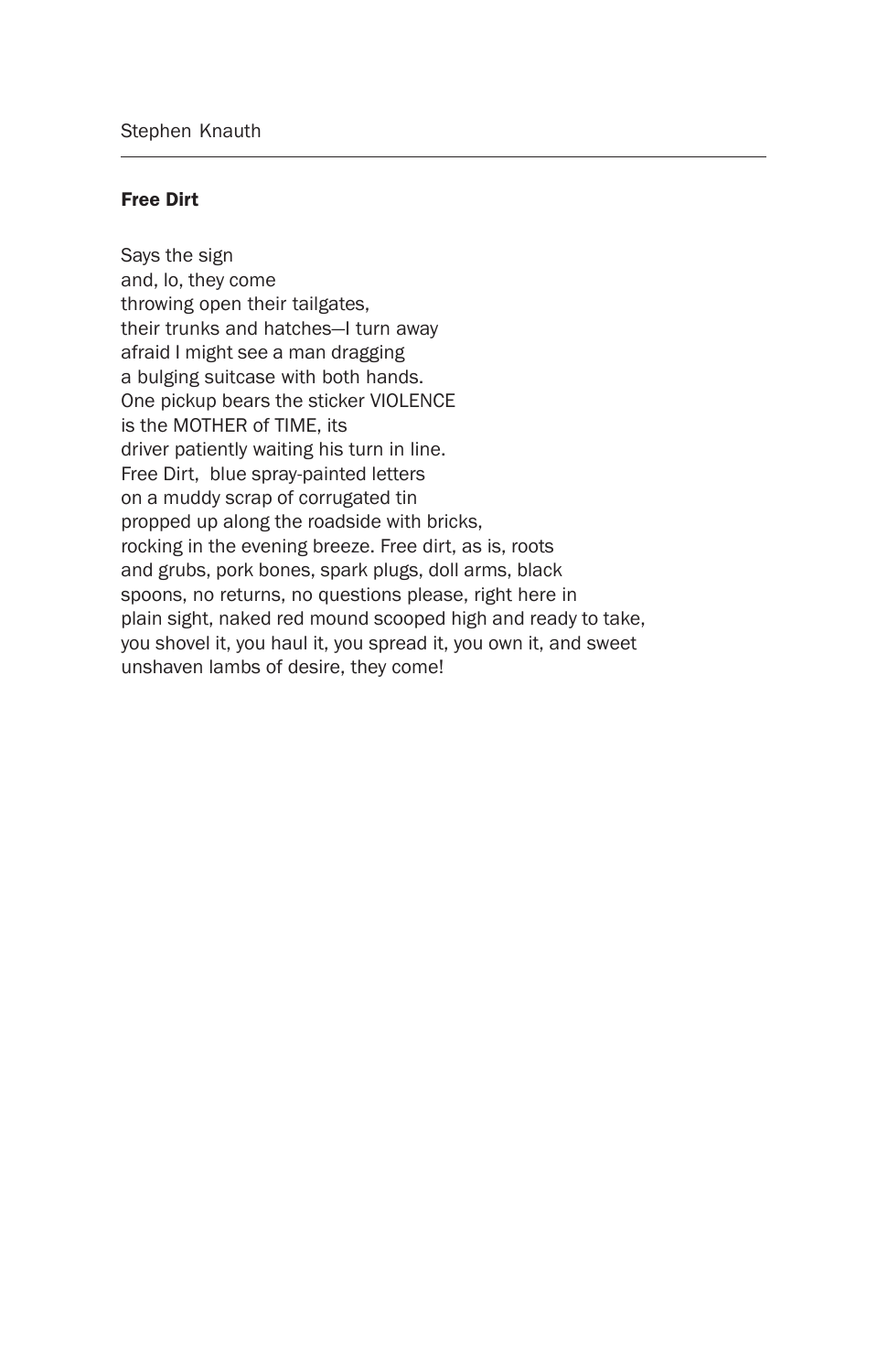## My Friend

My friend says he lived a long and happy life driving to work today.

He tells me he can smell every astringent molecule of the overgrown orange hedge flowers along Route 10.

During his lunch hour in the crummy little postmodern park downtown, he accepts the brown-headed cowbird,

the couple on a blanket sharing fries, the decrepit island nation in the news again as part of his physical body.

He says it's okay for me to doubt his bliss. That's part of the picture, he says, backlit and smoldering,

and thanks me for my contribution.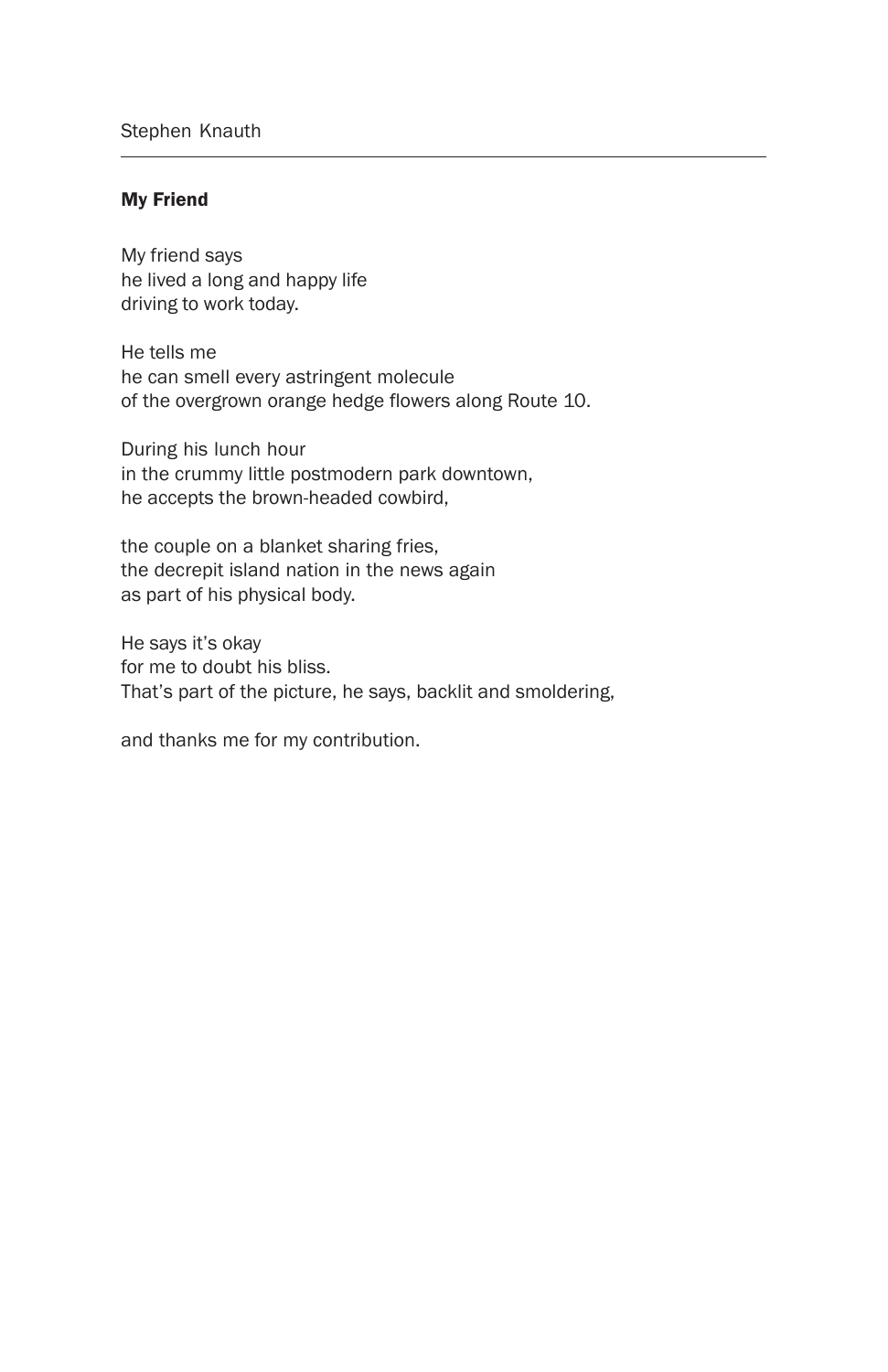# Oh, Night

I'm the werewolf of Cambridge, Mass. Air thick with the smell of honeysuckle,

I stare up at the lamppost moon and howl as I do at all things bright and vain.

It's good to love the way bugs slap themselves against its plastic casing. Oh,

to have an exoskeleton. To fall from the top of a desk or shoulder and not be bruised.

To hear nothing over the sound of my own buzzing. I taste my sweat

then shake the saltwater off, watch it spray in jeweled droplets

across this circle of lamplight. Oh, dirty sidewalk, Oh, gutter of my dreams, leap at me

with splayed legs and paws. Leap with a saliva grin. I could be hard carnage. I could nightmare this night.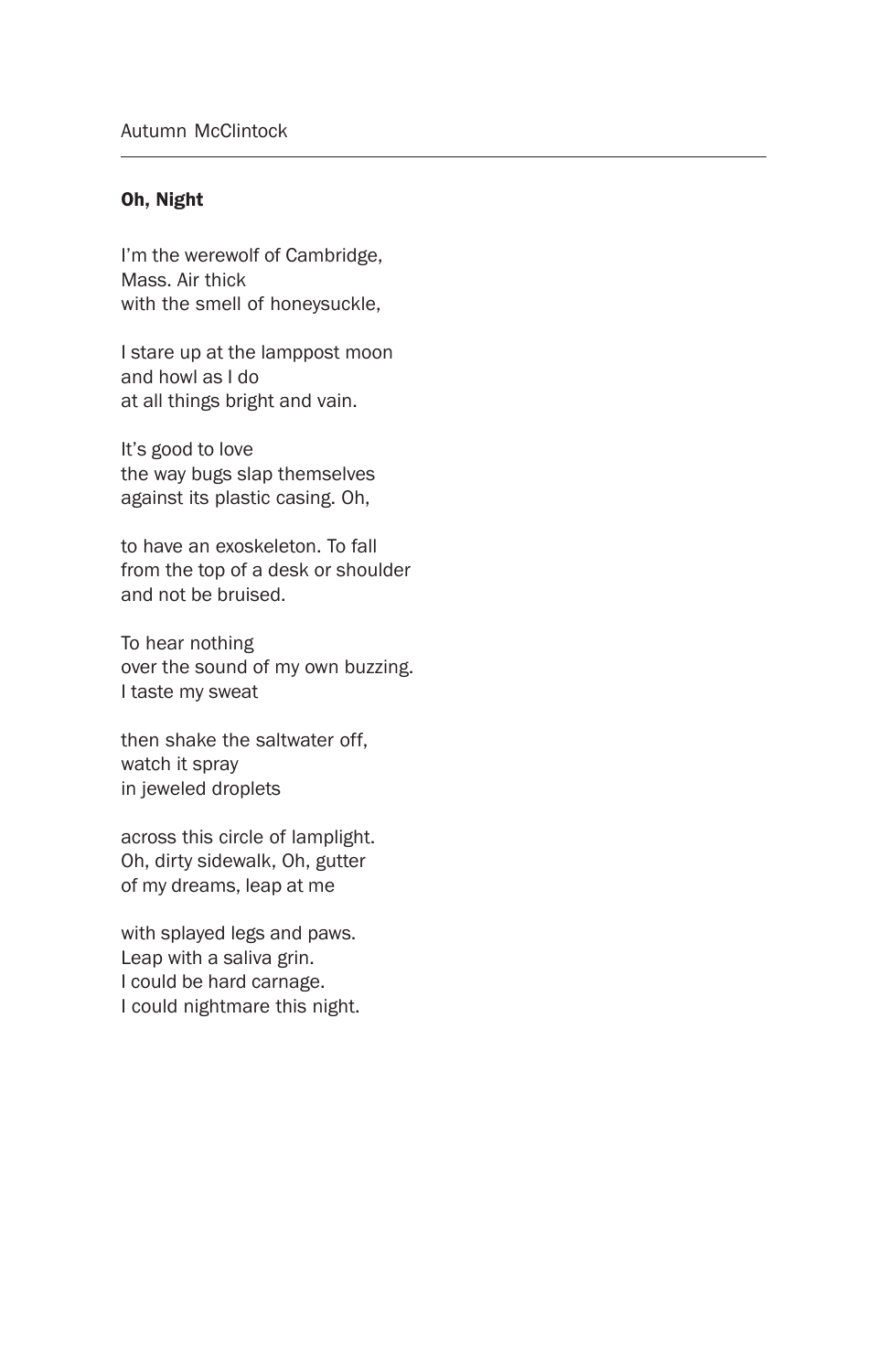# Propriety

There's only so much you can do with a broken fishing rod and a dead sister, you said to me over charred salmon. It wasn't charred on purpose but the marinade

still tasted good. I think, tonight, after smiling politely I'll leave all the pleasantries behind and kiss you on the wet mouth

with my wet mouth. How long, after all, do I have inside this man's body? I<sup>1</sup>m a little drunk and have been reading too much lately to realize

the foolery of lips after fish dinner. Your blouse is tight around your pudgy middle, an invitation to stick a finger in up to the second knuckle. How you'd giggle.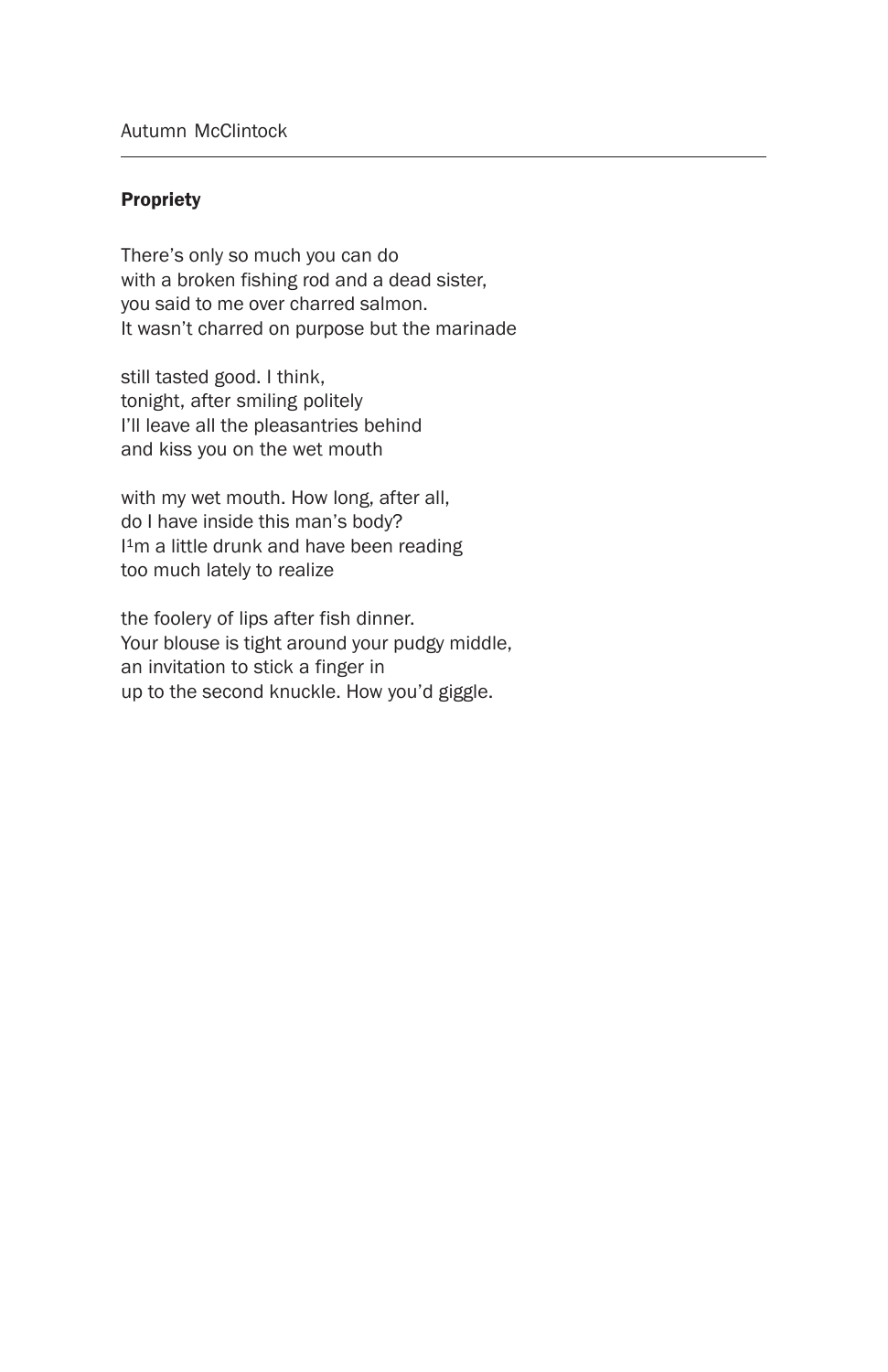#### Ante Up!

Everyone seems to be clutching something in this blue casino. Even me, my chewed up pen lost in the mine shaft within my fist.

I might last a few more rounds at this table. The old-timer next to us has been losing all night, says it takes time for the stars to travel to the other side of the heart.

The great blizzard of ash is forecast to continue for years. People have been travelling with chains for generations.

Are you following me? Know that all the scenic roads are closed. But this is not a good reason for going deaf.

Let's stop at The Great Divide for beer and boiled eggs, share our dirty jokes until we're empty and wet from weeping. This is when silence plows it open.

Can you hear the horizon in your breath? We still have a chance to see the Sasquatch, retreating ever deeper into the shadows, illuminating the way with her winter coat of moonlight and diamonds.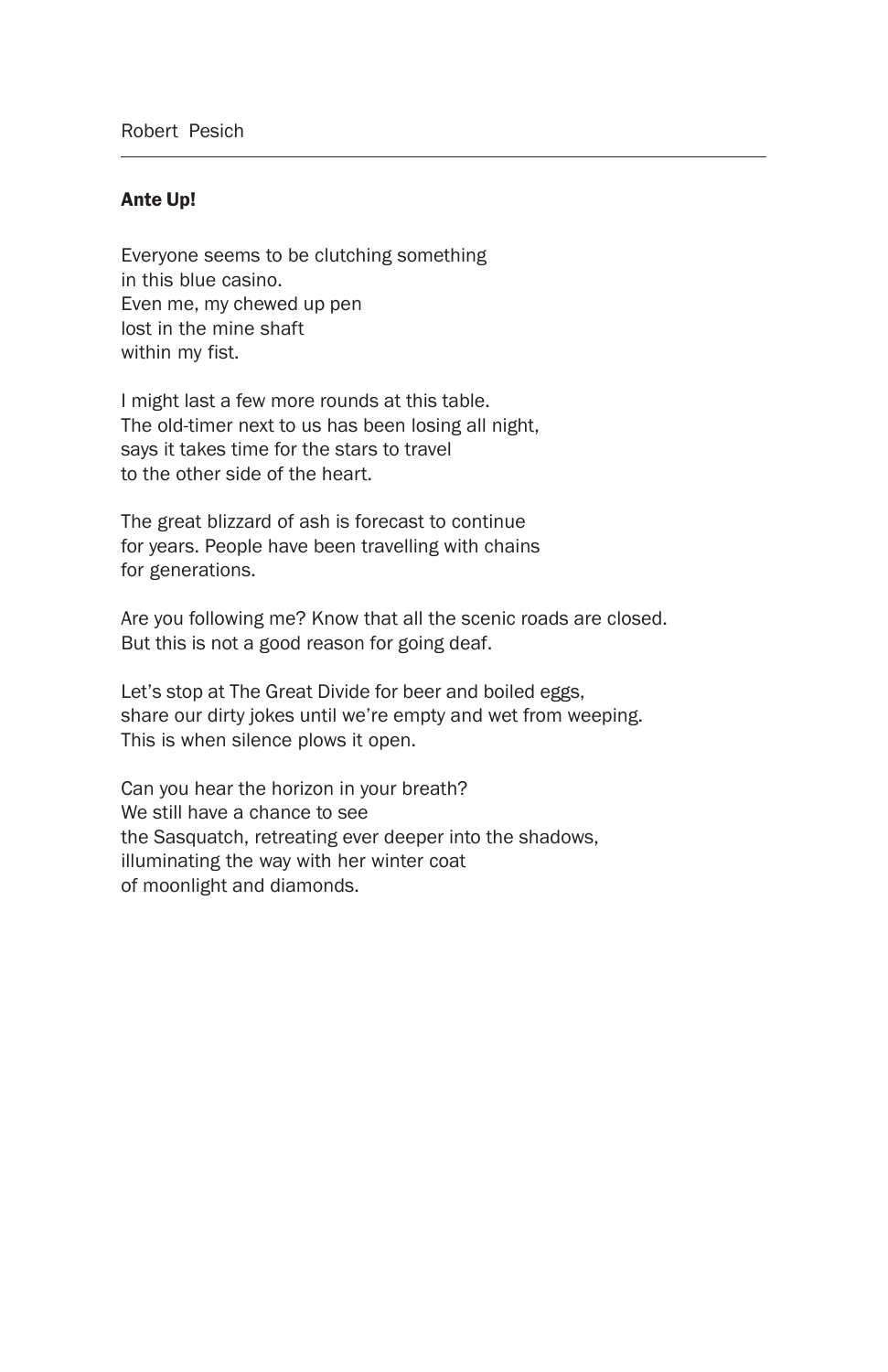## Maps

We are building larger telescopes hoping to see the place where there is no more light.

Light does not disappear once inside a black hole but is compressed into a seed.

Space and time can tear not unlike a basket. Some seeds need to be burned in order to germinate.

Meanwhile, names are disappearing faster than their discovery. Entire languages reduced to ash as we search for new energy.

The universe is surrounded by fire. These lines are ash of what was said.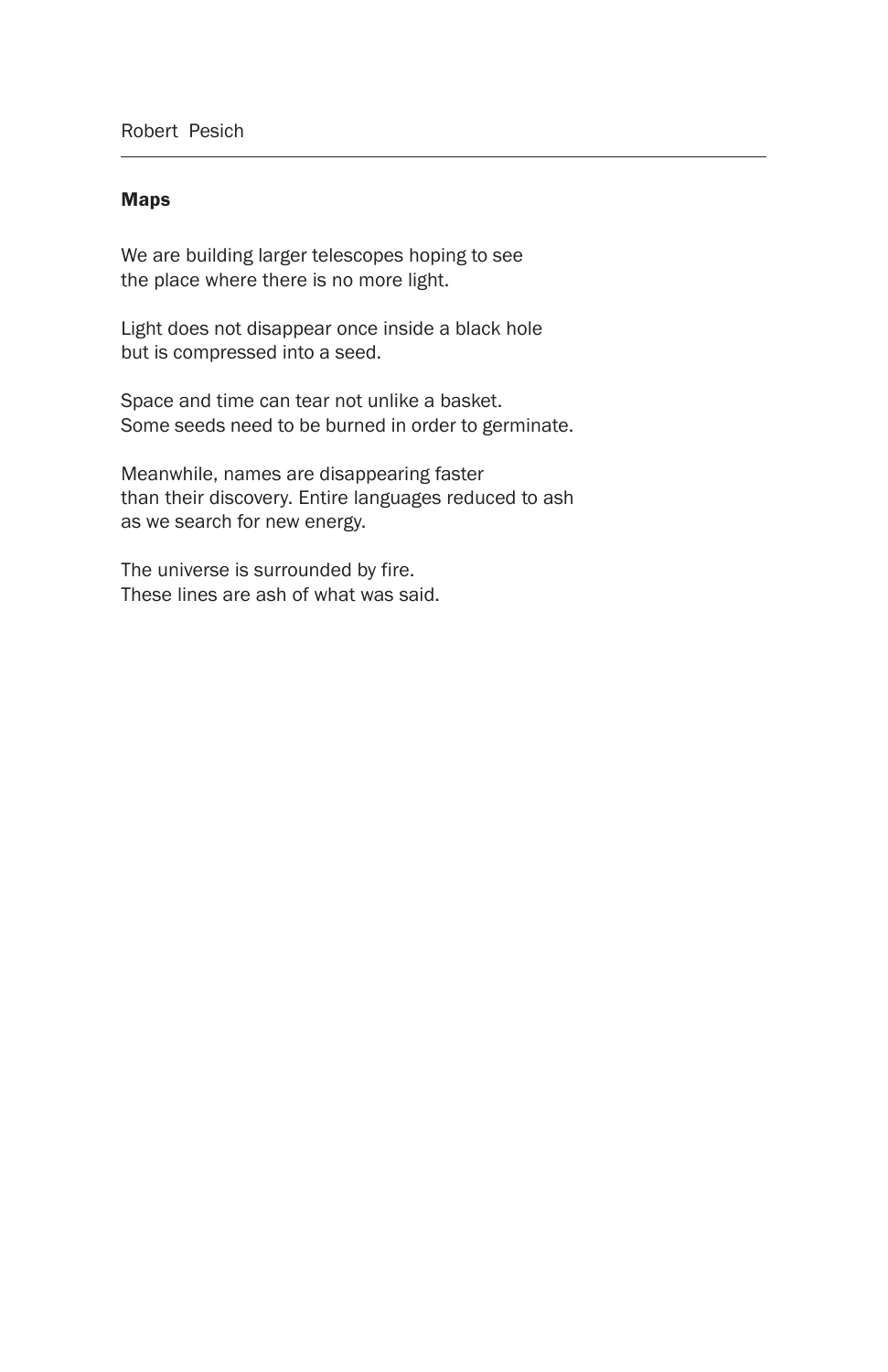#### Boston Transfer

I am from fiddles and sweet tea, from Wal-Mart messiahs And too many apologies. I am from shoulder mountains, rusty drive-ins, butter-shined stars. You can move me with high-tech, tapas and a U-Haul with aliens painted on the side. I will watch *Andy Griffith* reruns and tell closed-door neighbors too softly: I am from fiddles and sweet tea.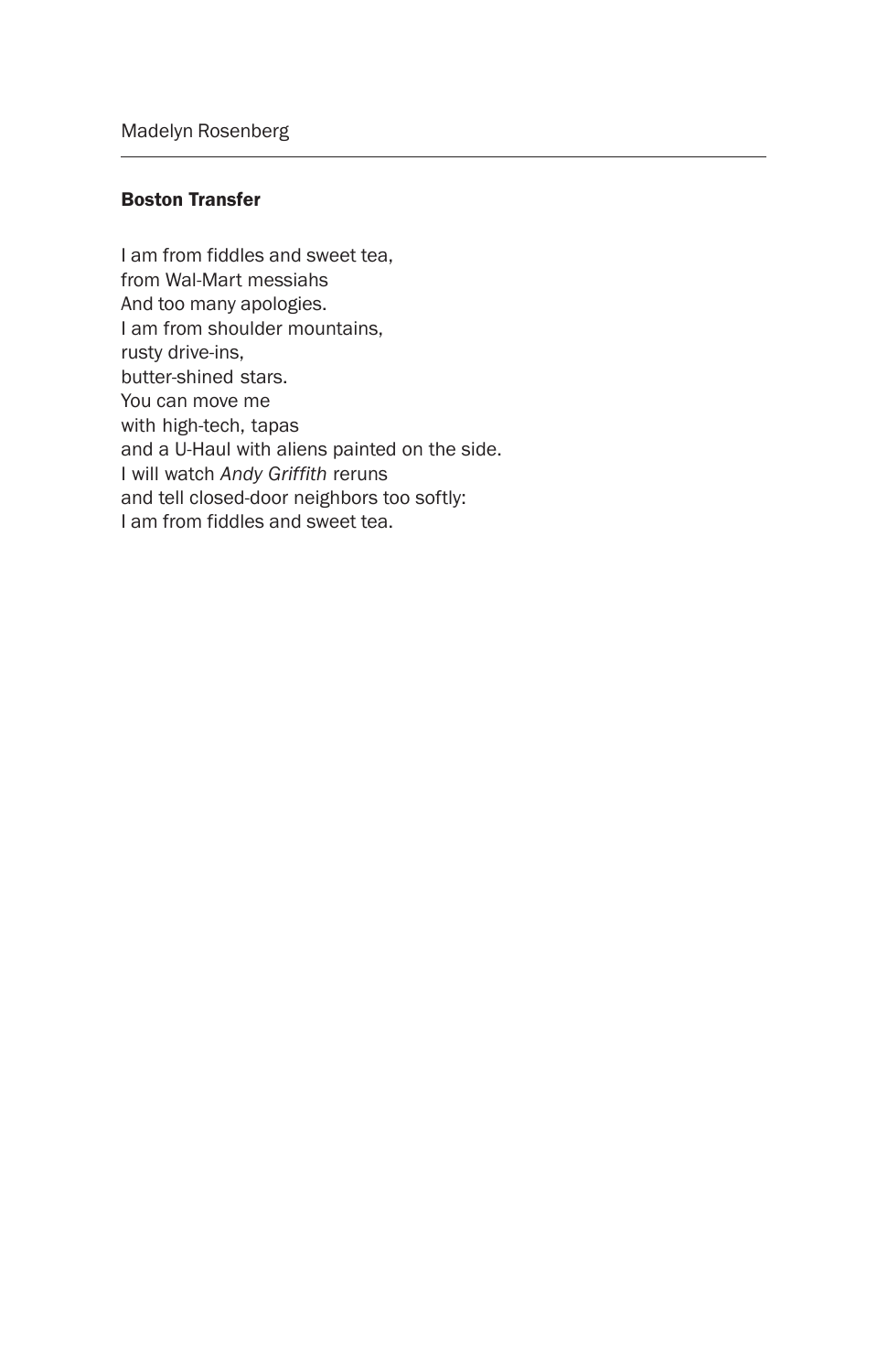## Marion

Maybe she drank what Alice drank; she speaks of rabbits and tea Of feeling small when she covers her hair with the knit, wool hat that ladies wear because they are ladies.

She debates over crackers: Wheat Thins, Triscuits, Wheat Thins She buys Sanka and raspberry jam (Never mind the seeds) and the Triscuits.

At dinner, she says: Those potatoes could be snowballs The parsley flakes are evergreens And winter's so cold in the rabbit hole Where she surely drank what Alice drank.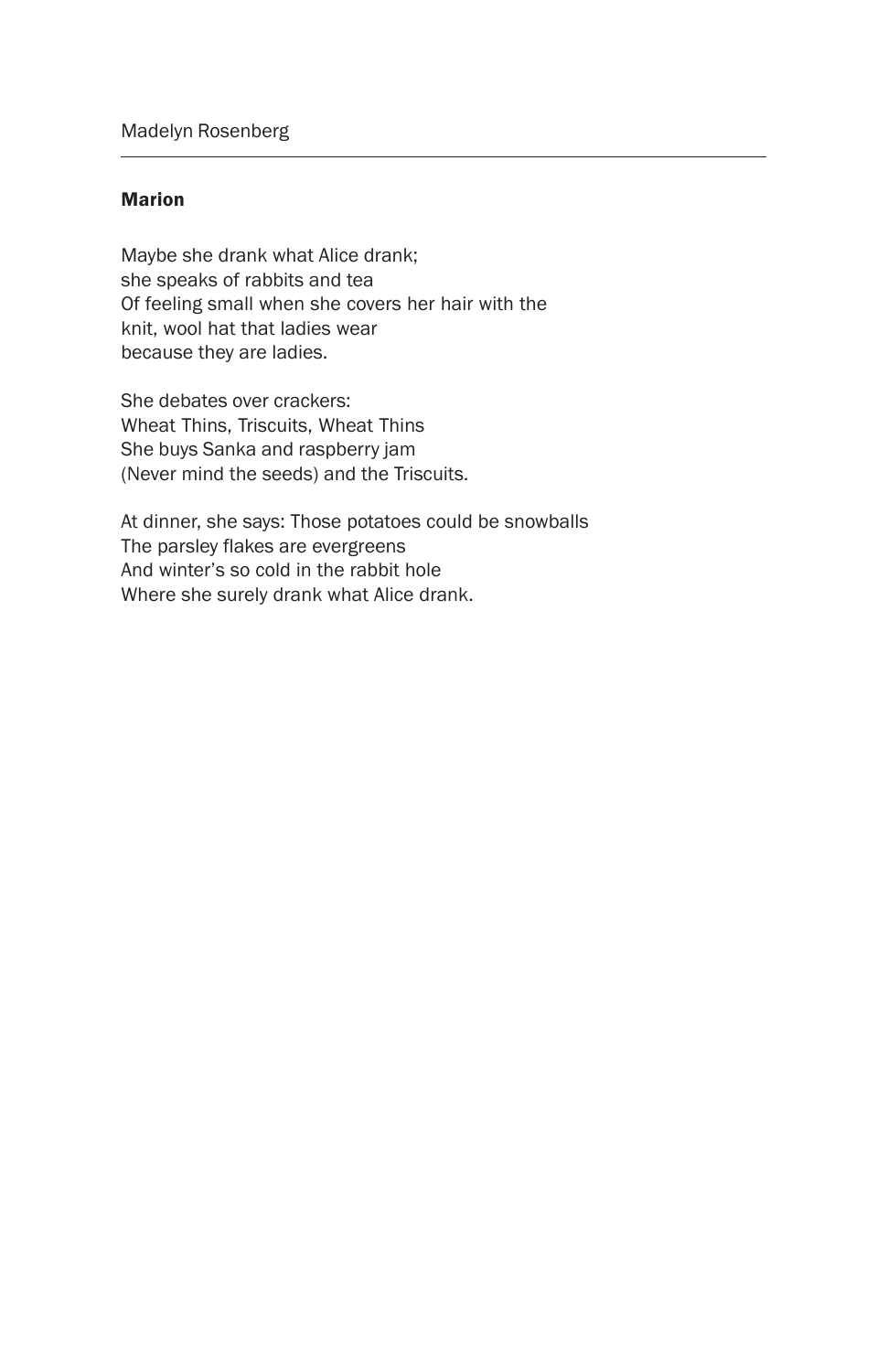## Blue Trees

*The year Gauguin completed* Blue Trees, *Van Gogh lived with him in a yellow house in Arles. The next year Van Gogh committed suicide.*

Gauguin shut the sun tightly in his paint box. That early winter with Van Gogh in Arles, Gauguin parceled the blinding rays and primed his jute canvas.

There is no other explanation how an incrementally weightless shade of blue cuts a swath like splattered Solaris in the ocher foreground across a tree that becomes just light enough to a young girl whose fervent desire is to ram it mastiff stiff into the man beneath the shadows hands thrust in his pockets. He whispers *Vous y passerez, la belle* Your turn will come, pretty one.

Gauguin secured the lid lest a single photon escape and drip into poor Vincent's Mobius loop of winter dreams: Madonna and Child, tabloid murders, ships at sea.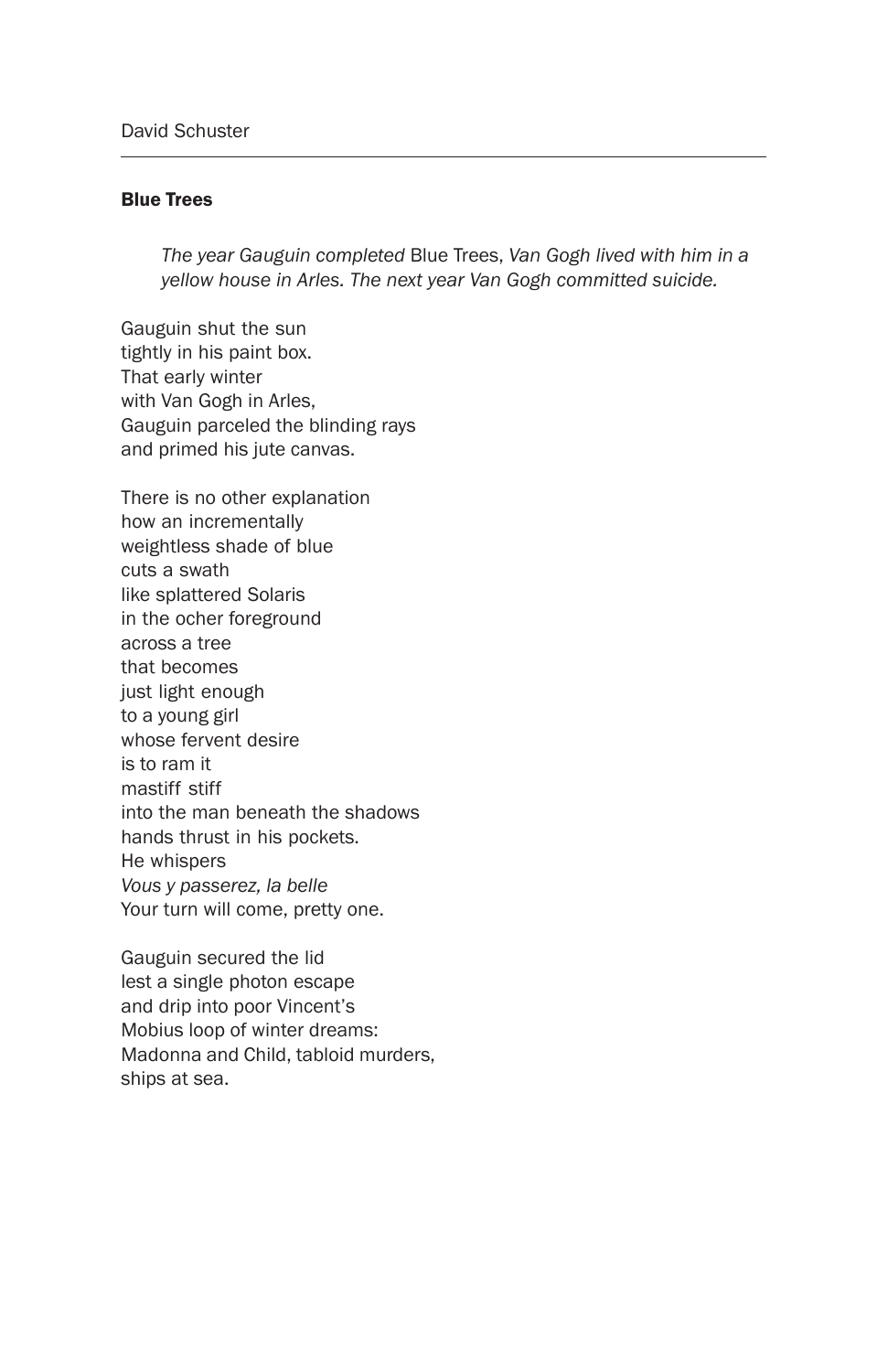## The Trunk

*When a man sits with a pretty girl for an hour, it seems like a minute. But let him sit on a hot stove for a minute and it is longer than any hour. That's relativity. — Albert Einstein*

You counseled me to look down at my own stable trunk rooted in solid earth, not up at branches that sway any which direction to a master made of wind. Yet, what of the Earth?

It moves tectonically rippling of magma, as hot as any desire.

A tree grows from the inside: forges thousand year rings which for the tree may be like sitting on a hot stove or spending time with a pretty girl.

You persuaded me time is not linear, it dwells in my head. I take this lesson home and calculate: in some mathematical universe an Earth is moving, wildly confused, while the branches are stone still, caught in a drama of relativity.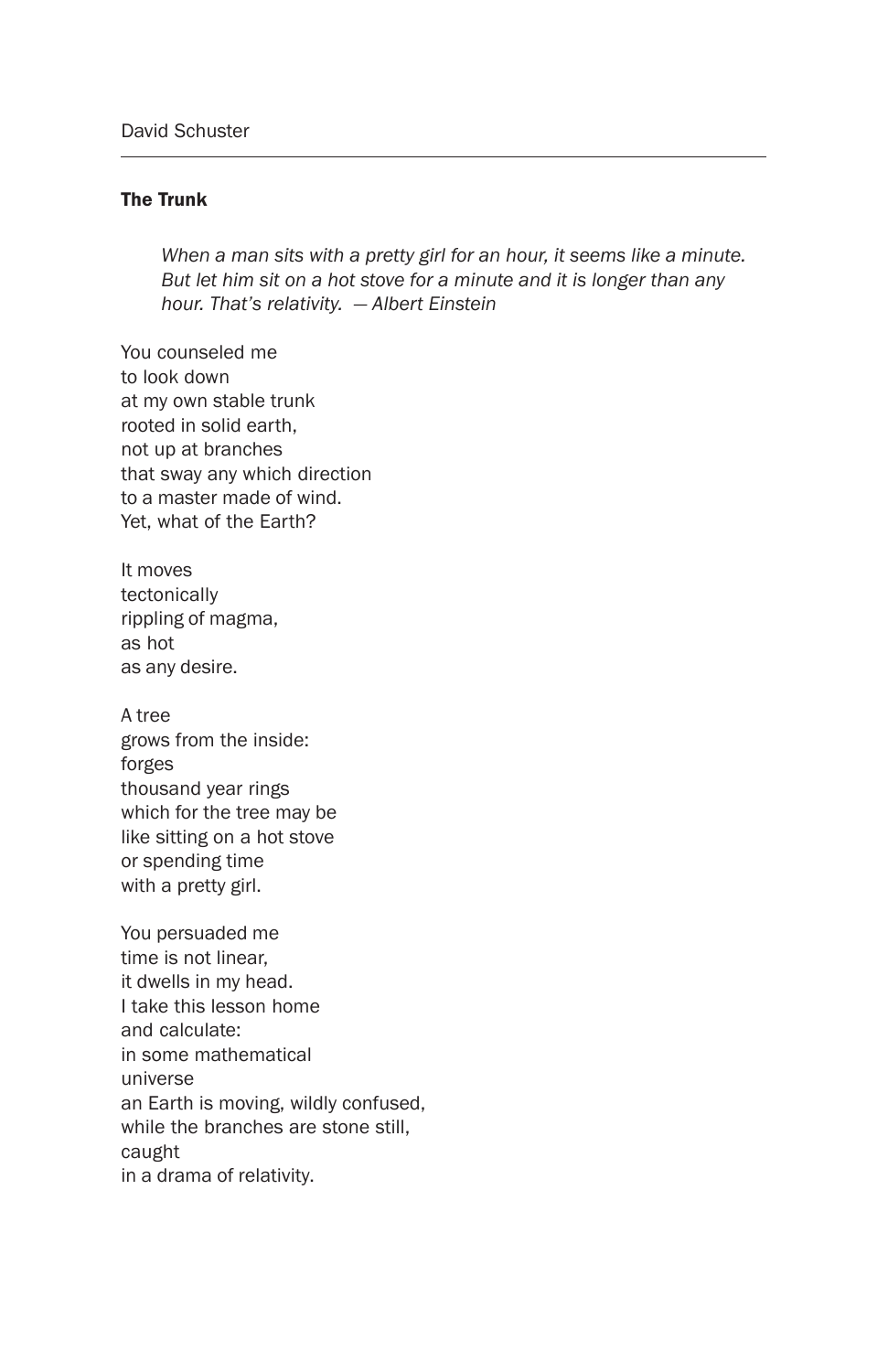# A Furious Hum

A mere rib that shrinks and grays and the barbed-wire hair that was once a pre-bunny

titanium blond, middle-class to her fingerprints. Cushioned now, passive as a sofa,

she can hardly speak, cannot even die though the body is dead, the womb is open, the dances

forever put in storage. She sewed up the gaps in her life with a gasp that shut out

the seethes and the swells of the spasming nerve, the strung-together flesh

and wore the mantle of a lady like a straight jacket. Who speaks out of her mouth

with its fumes and its roar as only a mad child would howl? She carries her revenge in her throat.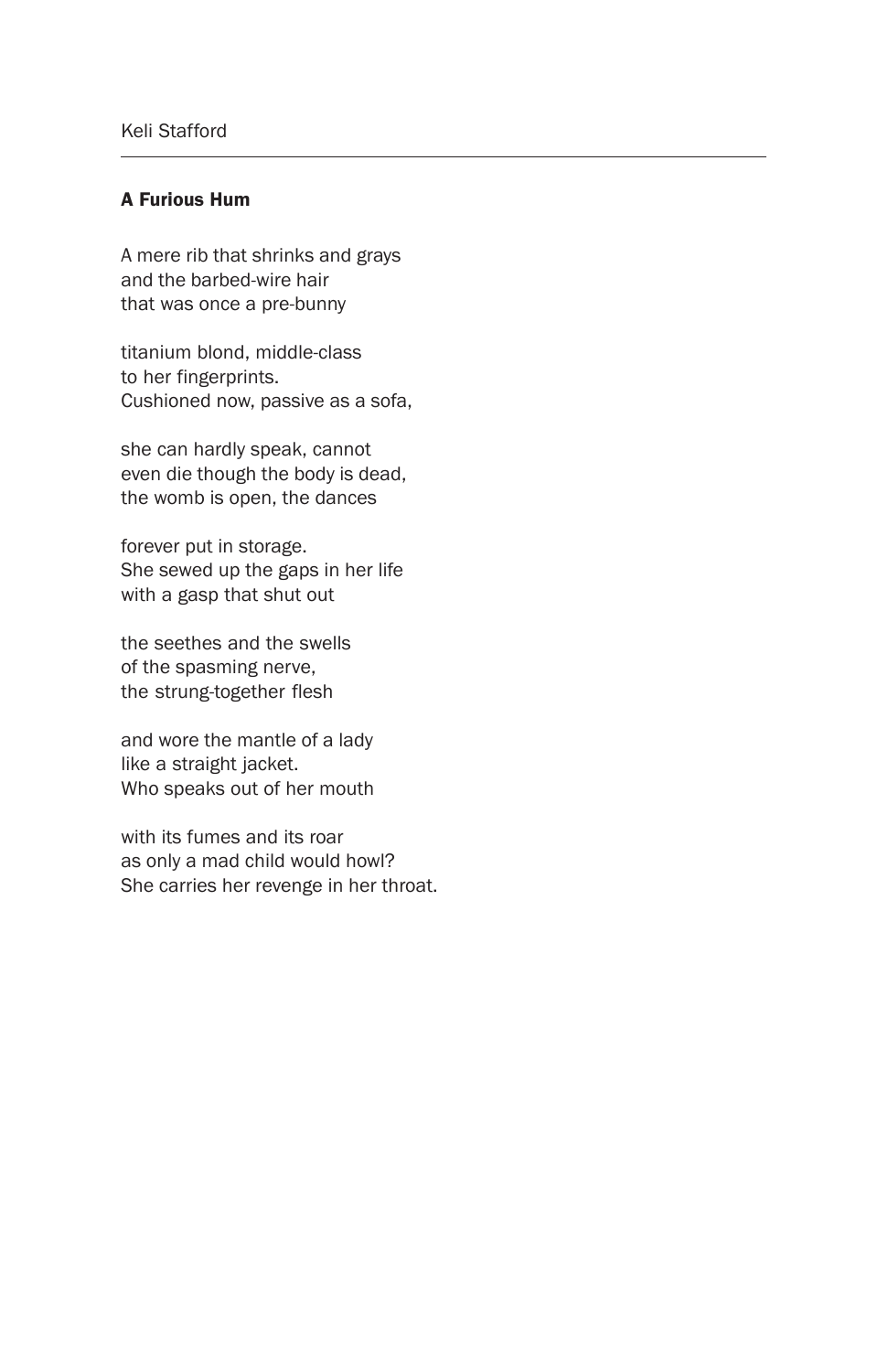## Run

Guided only by cracks in the pavement she runs, her body ice-pale, ribs poking

through her skin like wings. Every step burns her breathless. The wind rides

her heels and whispers words to the back of her neck. She gives up a sigh to the air

and it hisses like raindrops falling on fire. She knows now what it is to breathe.

It is all uphill in the cold, her hair a liquid darkness like a halo of icicles

as she runs from a wind that strips skin down to bone.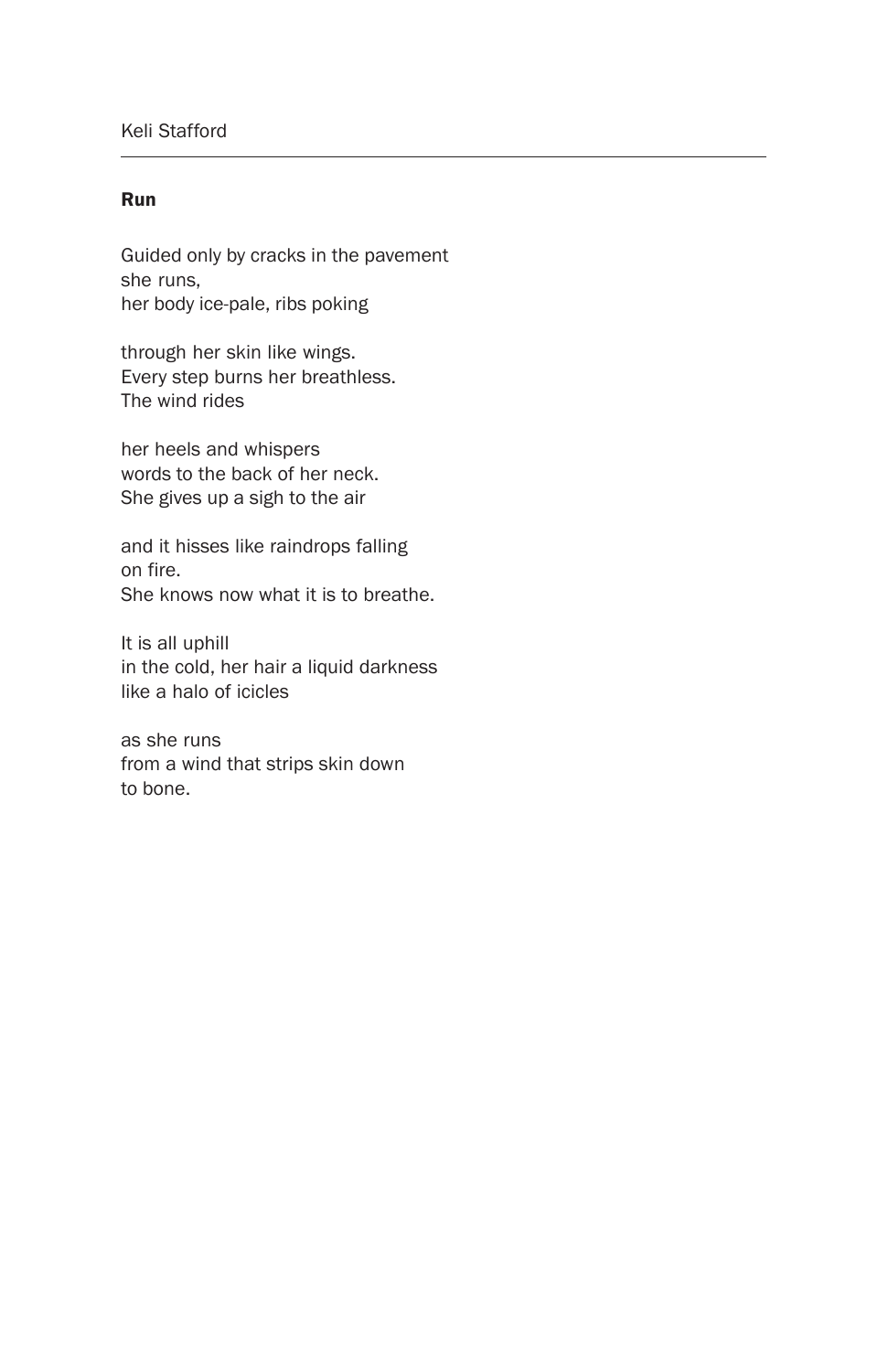Leigh Stein

#### Three Ghazals for Departure

I

Miriam danced in Exodus while the Red Sea drowned the horses. The children of Israel all must be old men by now, or worse.

A poet is a child that tells every secret told. I know her. I know the cantor, I know the Talmud like the blind know Chagall.

On Yom Kippur, it rains enough to warrant a black umbrella. Forgive me for cheating and swallowing you down before sunset.

Who is naive to be the one to ask for hands wrapped in heat. He is callous who promises the hands and then asks for them back.

I want a cauldron of palm tree hearts and trembling psalms. Let us be together for ever until we find someone better.

II

After the party, they came home to find their piano missing. It must not have wanted us, said mister, going straight to bed.

When it rains, little Moses rescues the worms from the road. He does not wear gloves. He pokes them back inside the ground.

Before the drummer, I was engaged to a man who cried all the time. I would hide in the bathroom doing *this* with my fingers in my ears.

You can only disappear once and then they will find you out. Swift and certain chaos will tell you to try your luck again.

To end what it is, he uncovers the shoebox with all of her letters. He rips them to pieces; she kisses his fingers. *Read them aloud.*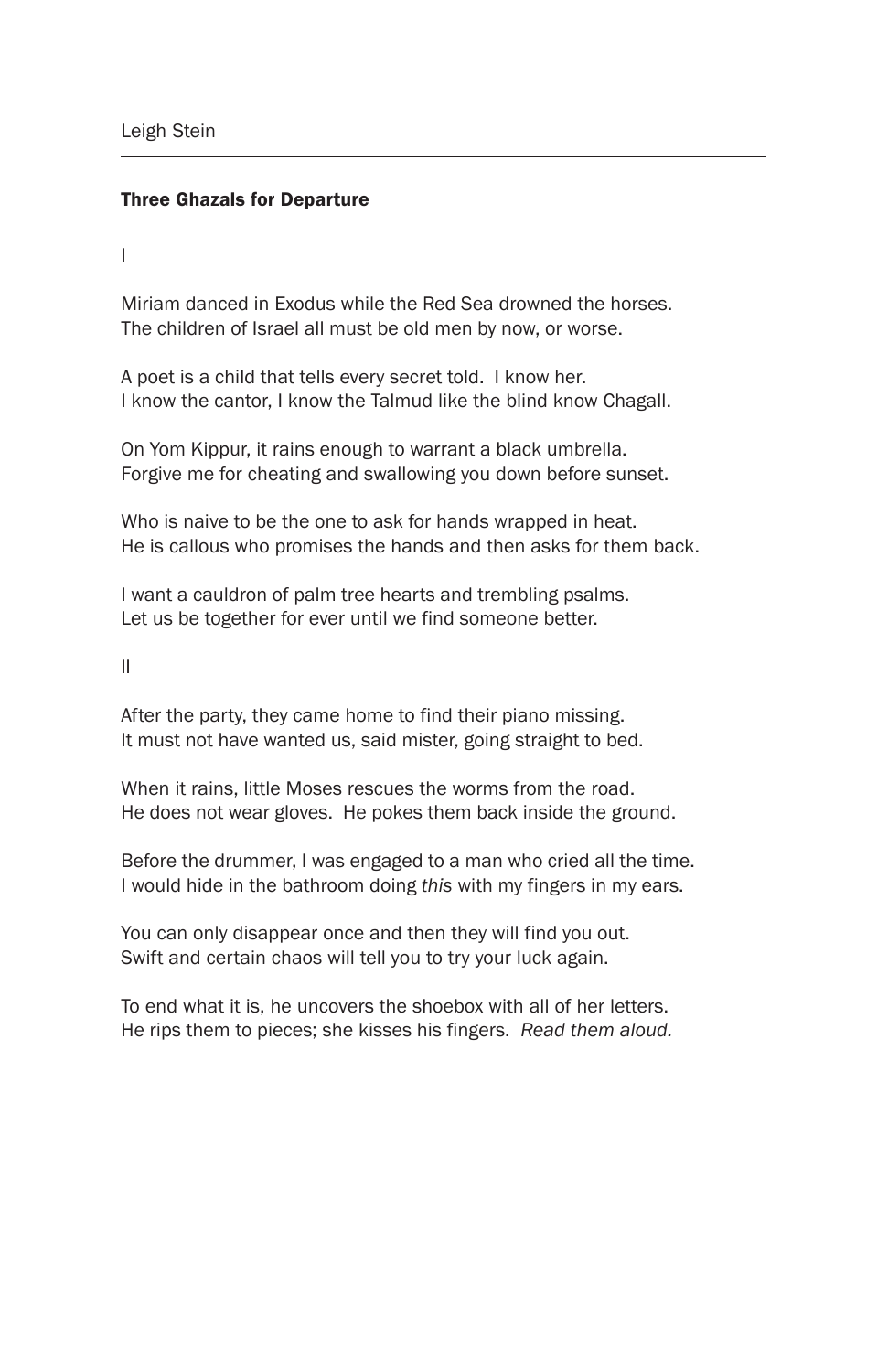III

What I know about absence is that it is jilted and insistent— Every time I call, absence lets it go to the machine.

You can fold a map in half and make the distance shorter. Try writing a sonnet to an atlas and you will see what I mean.

In the hotel room no one ever comes to make the bed for them; They order Belgian waffles and play solitaire all afternoon long.

All the women at temple wear black stockings, but why is it cold, Why challah and poppyseeds, why remember the food and not the service.

The compass points south, the clock is stopped at twelve. Even children know when to say goodbye and what kind.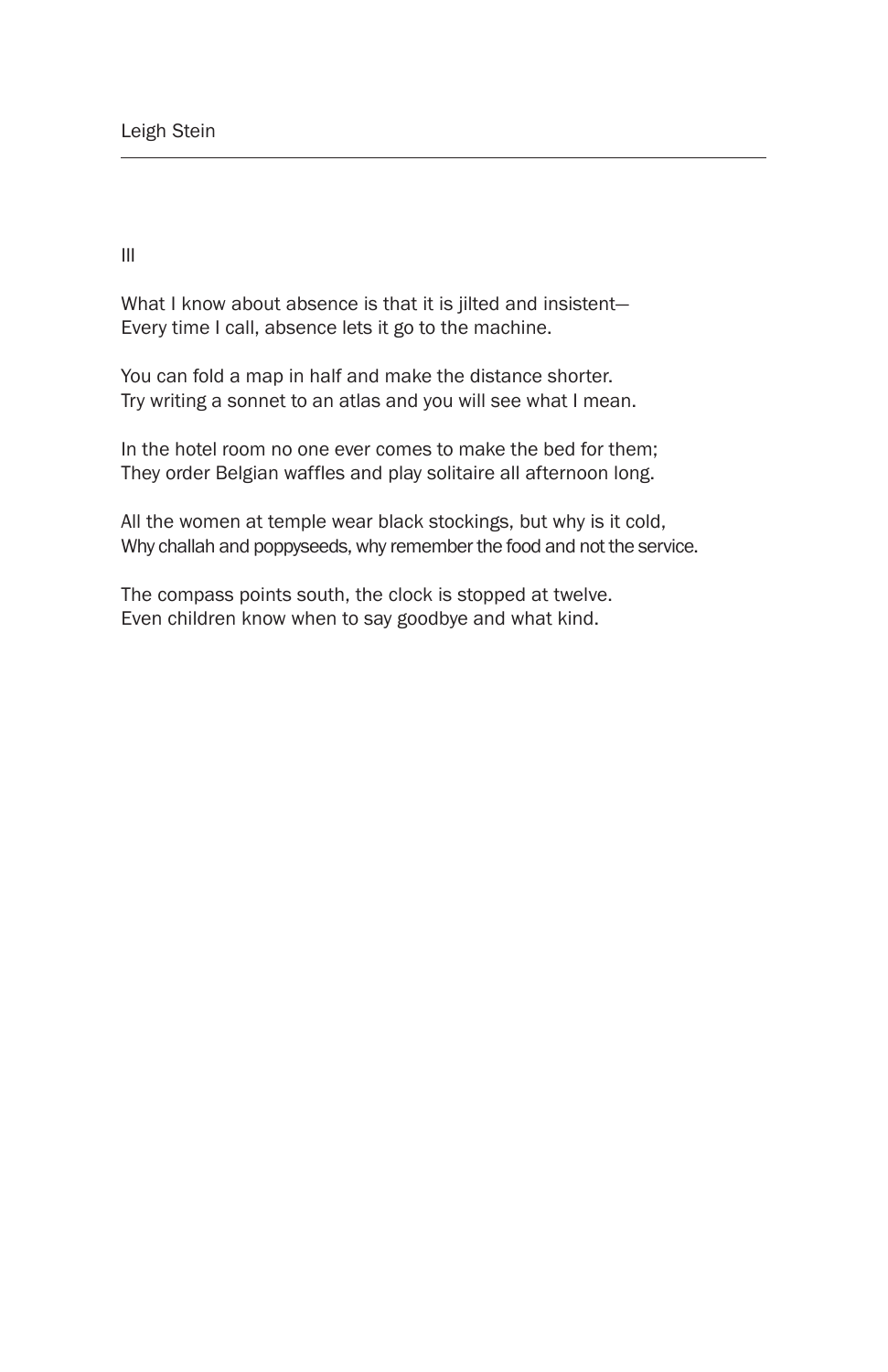## Cleaning Gutters

for Michael Mandel

I'd rather watch bubbles float on the surface of a stale cabernet in a deep corner of the Bowery, in the dark, near a candle, on a wooden chair that refuses to conform to my ass while a saxophone slurs its master's grief.

Kerouac, seeping Odysseus, slaps my back, invites me to piss with him in the alley.

Cats scatter, dive into sewers, their cries echo against the dank brick of subterranean walls.

Jack says, *Dig that sound,* zips up before me, slips into night.

Trumpet sings now. Slide with that poetry. It's a sad sound, like the cats.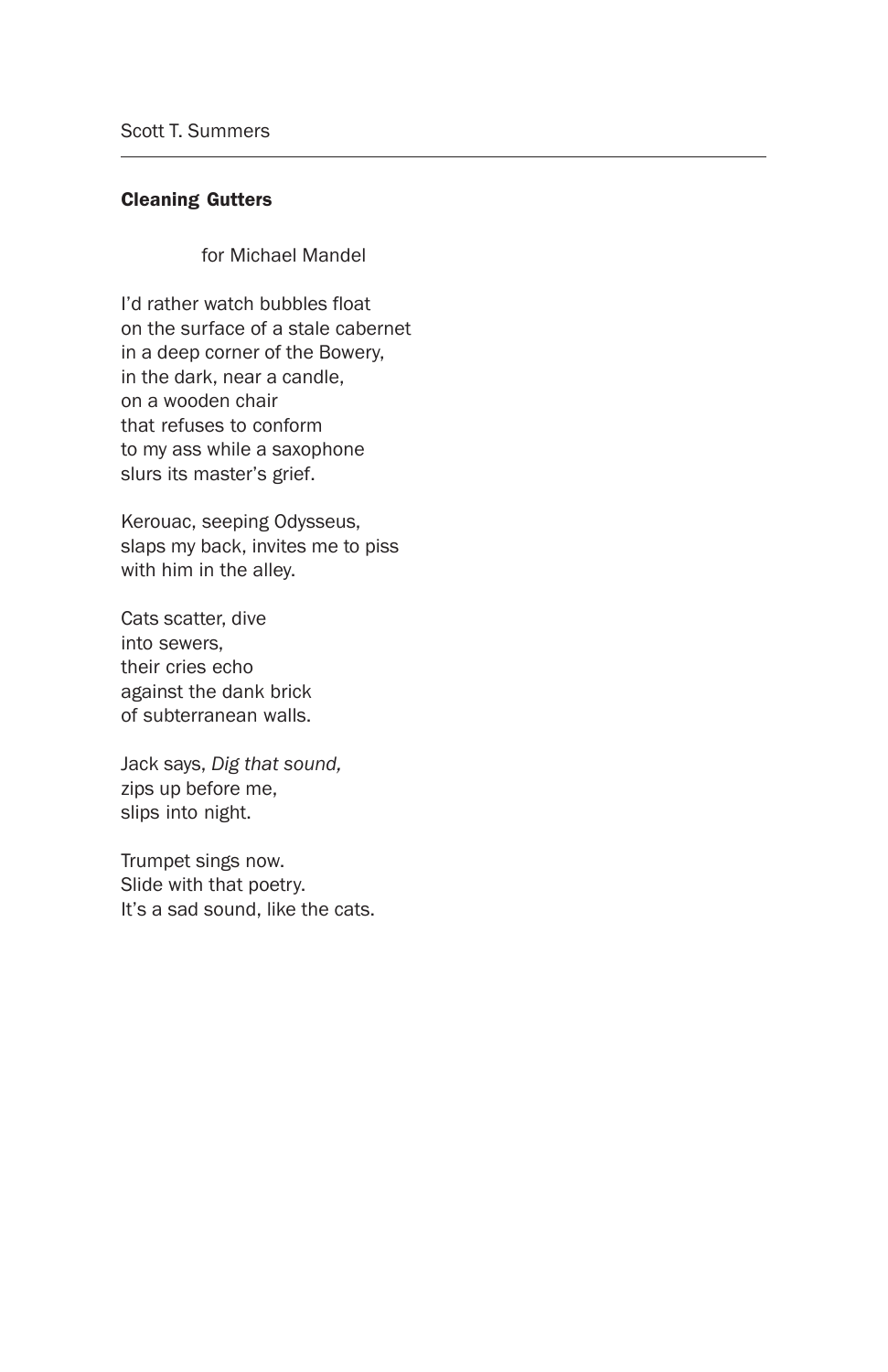# **Gettysburg**

Flies circle his head like a black halo, lay their eggs near the bullet lodged in the meat of his brain.

Scattered among the trampled blades, like broken pottery fragments of skull.

Before the colonel gave the order to advance, he pinned a note to his uniform.

*My name is Jonathan Victor and I love my mother.*

He imagined her proudly smiling as the morning sun darted off the golden buttons that adorned his blue coat.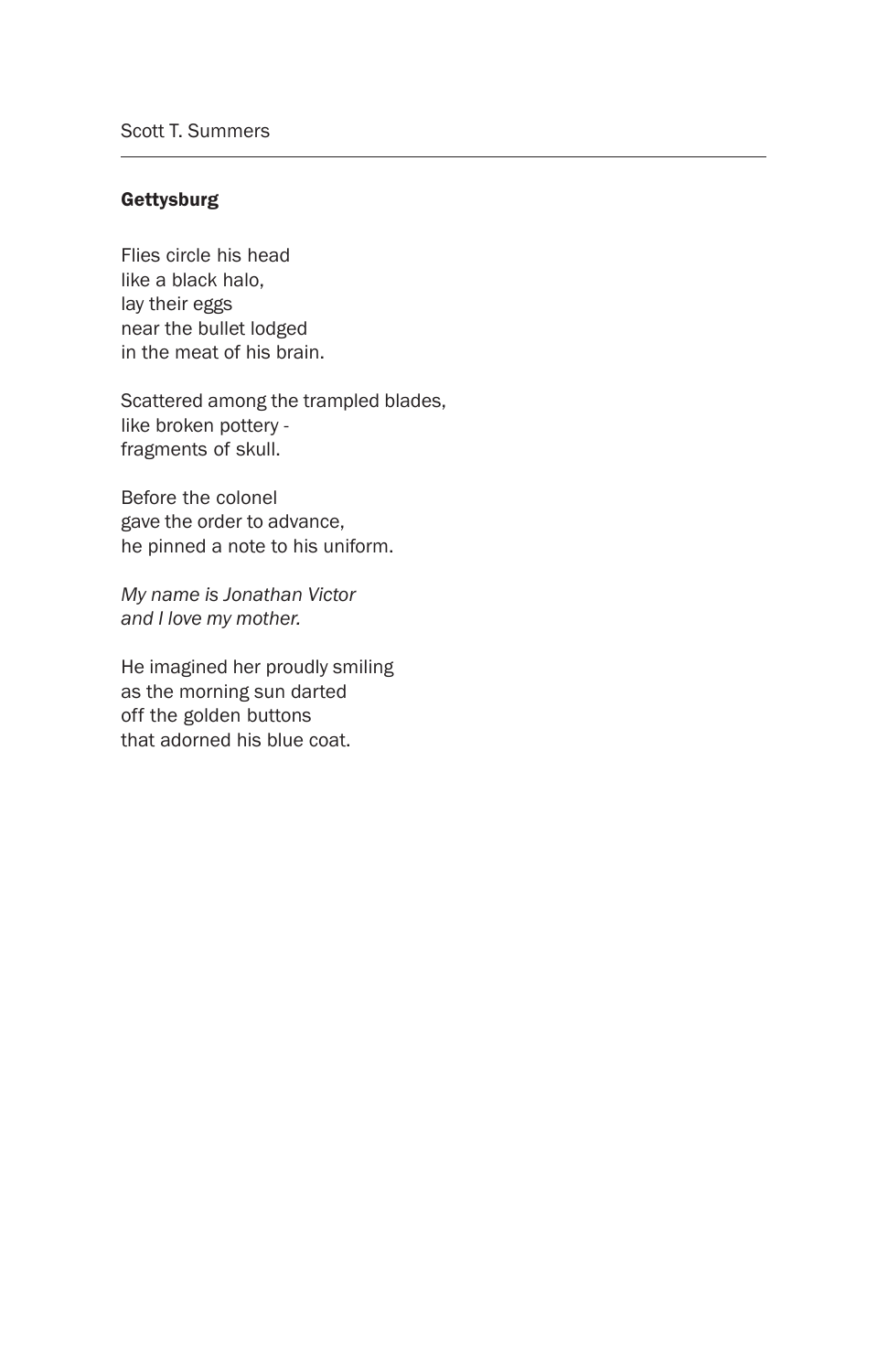## Cock Pheasant

I was sixty yards past the bird by the time I stopped. When I walked back from the car

he was warm and limp. I gathered him in my arms, feeling guilty, not wanting to be seen.

But traffic was light. No one caught me clutching the dead out-of-season

pheasant. At home I cleaned the bird, threw his guts in the trash where that night

they were pulled out, eaten, by fearful striped feral cats

who lurk in storm drains across the street. I aged the bird

three days in the refrigerator, then plucked him, braised him

in a Dutch oven with leeks, marsala, garlic, and mushrooms. I drank a bottle of Argentine merlot.

The cock pheasant and I became one. Our feathers went into a plastic bag. I later tied

soft-hackled wet flies with them, with my iridescent covert feathers. Two years later on a drizzly

midday north of Yellowstone, I caught a cutthroat trout on one of those flies, and released it.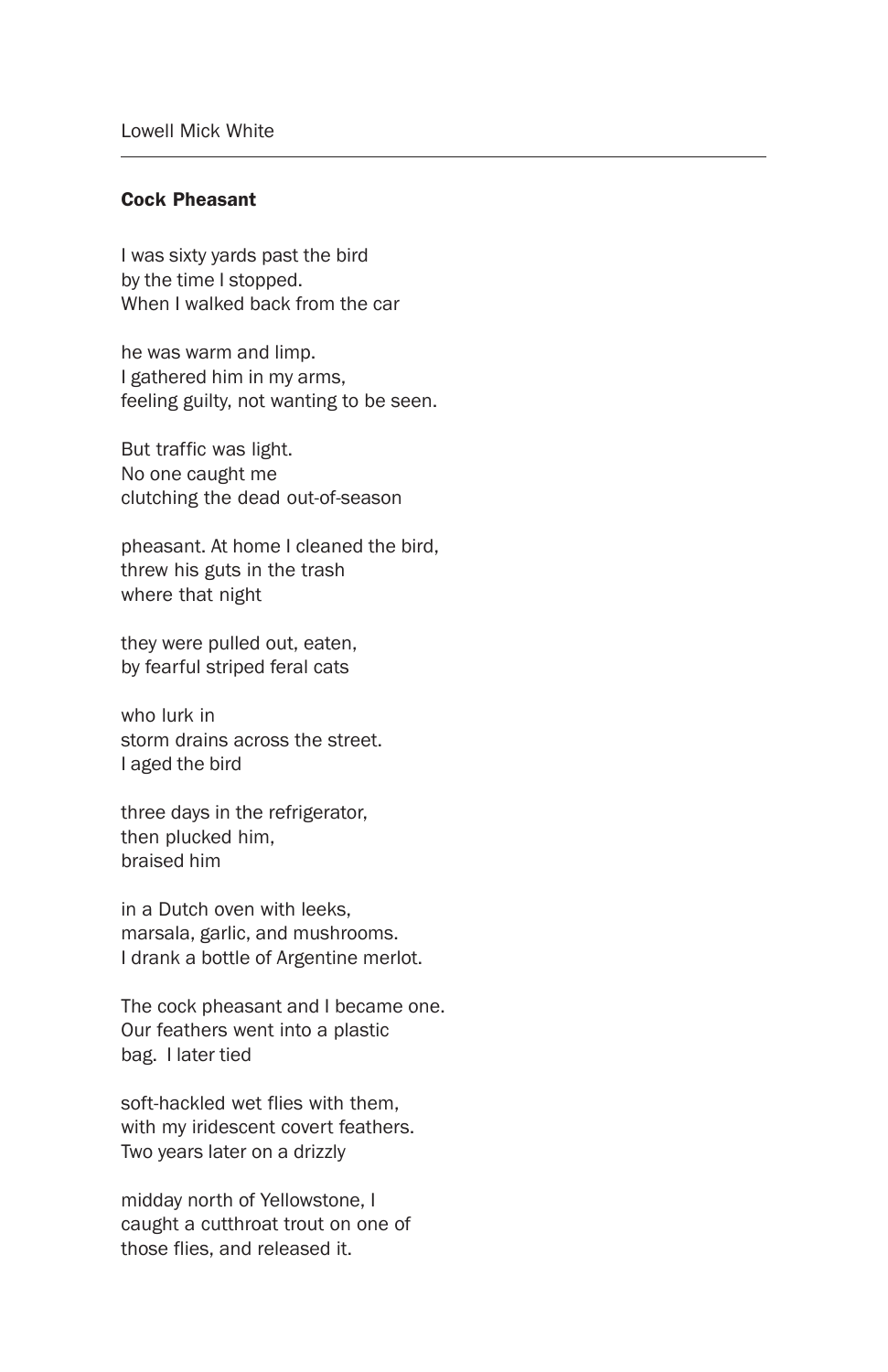#### Dakota

They come to me at night in dreams sometimes

The dogs and cats I've loved.

They visit only for a moment or two to show me they are well, that they are happy, that they miss me too, and then they go on about their business.

Dakota died three weeks ago today, a little old man of 16. Gray hairs covered his face, but his eyes were still bright and shiny. He visited me last night.

Alex his brother brought him to see me, leading the way, as always, and Rugay was there, and Grief, Sally, Black Cat, Russe Radigans, Rouella Strepans, Whitey, Cohab, Festus, E., Zeke, Sky Hook, Mike, Blackie, Trooper.

They formed a procession of love and hope crossing an ancient eroded hillside tangled in greenbriers and blackberries, vanishing into the brush, into the wild, into the mystery.

Last summer Dakota would wander out onto the steps sit happy in the sun basking, until, warmed, he would come in sit beneath my desk to help me write.

I woke this morning crying.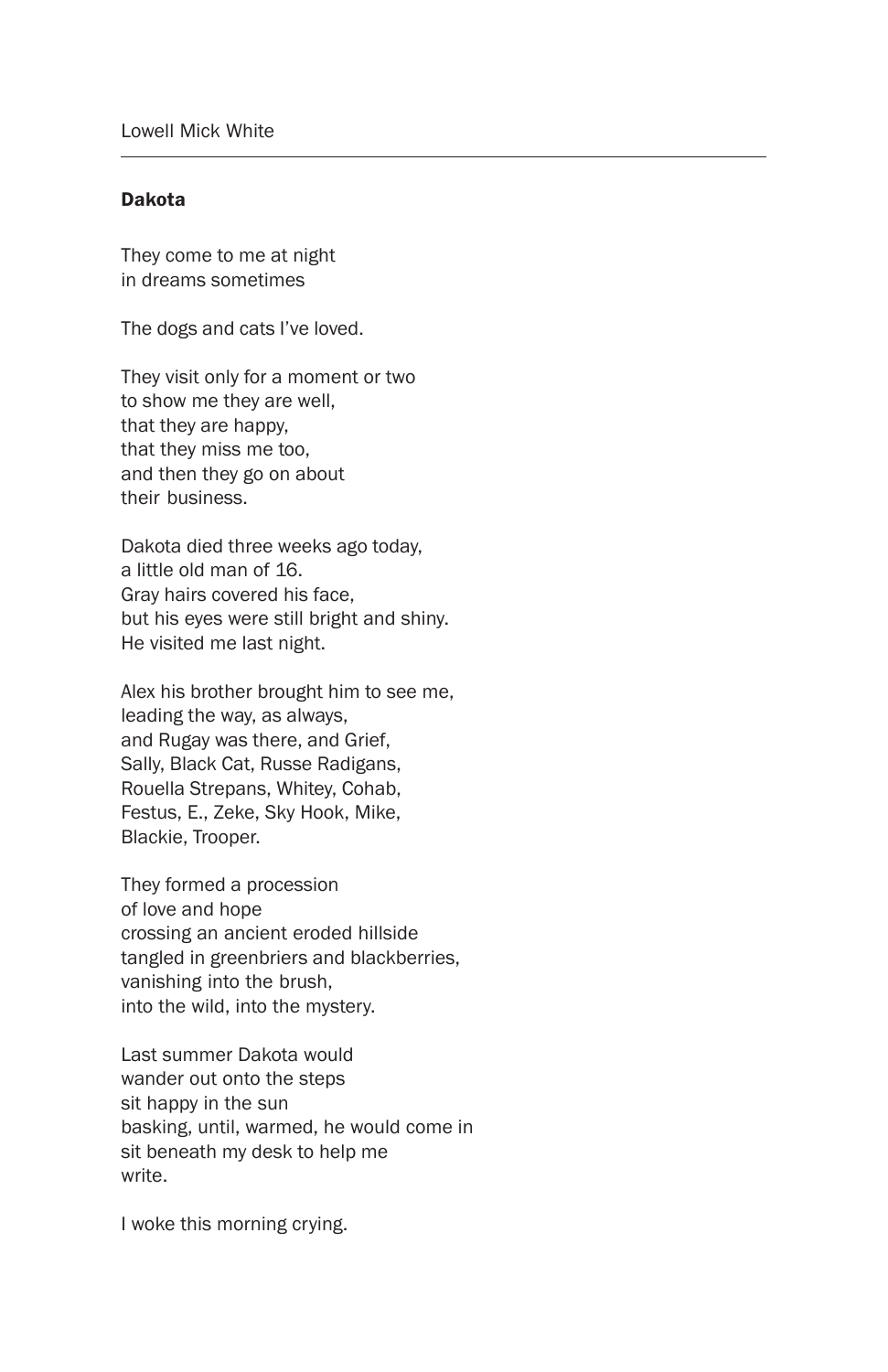#### Authors

Louie Crew is a native of Alabama and an emeritus professor of English at Rutgers University.

Pamela Garvey has published in *Asheville Poetry Review, North American Review, Pleiades, Poetry International, Spoon River Poetry Review,* and *Valparaiso Poetry Review.* In 2003, she was a semi-finalist for the "Discovery"/ *The Nation* award and in 2002 was a finalist for Prairie Poets Prize. She is an English professor at St. Louis Community College--Meramec.

August Highland uses text as the compositional elements in his alphanumeric paintings. Sentences, phrases, words, parts of words, letters, and parts of letters make up every stroke and gesture in his visual work. He produces images in both miniature or monumental sizes.

Stephen Knauth lives in North Carolina and works as information architect. His poems have appeared in *North American Review, Poetry Daily, Seneca Review,* and *Virginia Quarterly Review.* His latest collections from Four Way Books are *The River I Know You By* and *Twenty Shadows.*

Autumn McClintock loves baseball and Pictionary. She lived in Boston for five years but moved to Philadelphia without seeing the Red Sox win the World Series. Bummer. She's had poems in *Comstock Review* and *Potomac Review.*

Robert Pesich lives in San Jose, California, where he works as a staff scientist at Stanford University. His work has recently appeared in *Albatross, Bitter Oleander,* and *DMQ Review.* His chapbook, *Burned Kilim,* was published by Dragonfly Press in 2001.

Madelyn Rosenberg holds a master's degree in creative writing from Boston University. Her nonfiction has appeared in *American Artist, American Journalism Review, Baby Years, Bluegrass Unlimited, The Boston Herald,* and *The Roanoke Times.*

David Schuster has performed his poetry and fiction on stage, radio, and television, and has been published in *The Atlanta Review* and the *2004 O'Georgia Anthology.* He is a doctor of medicine and a professor at Emory University in Atlanta.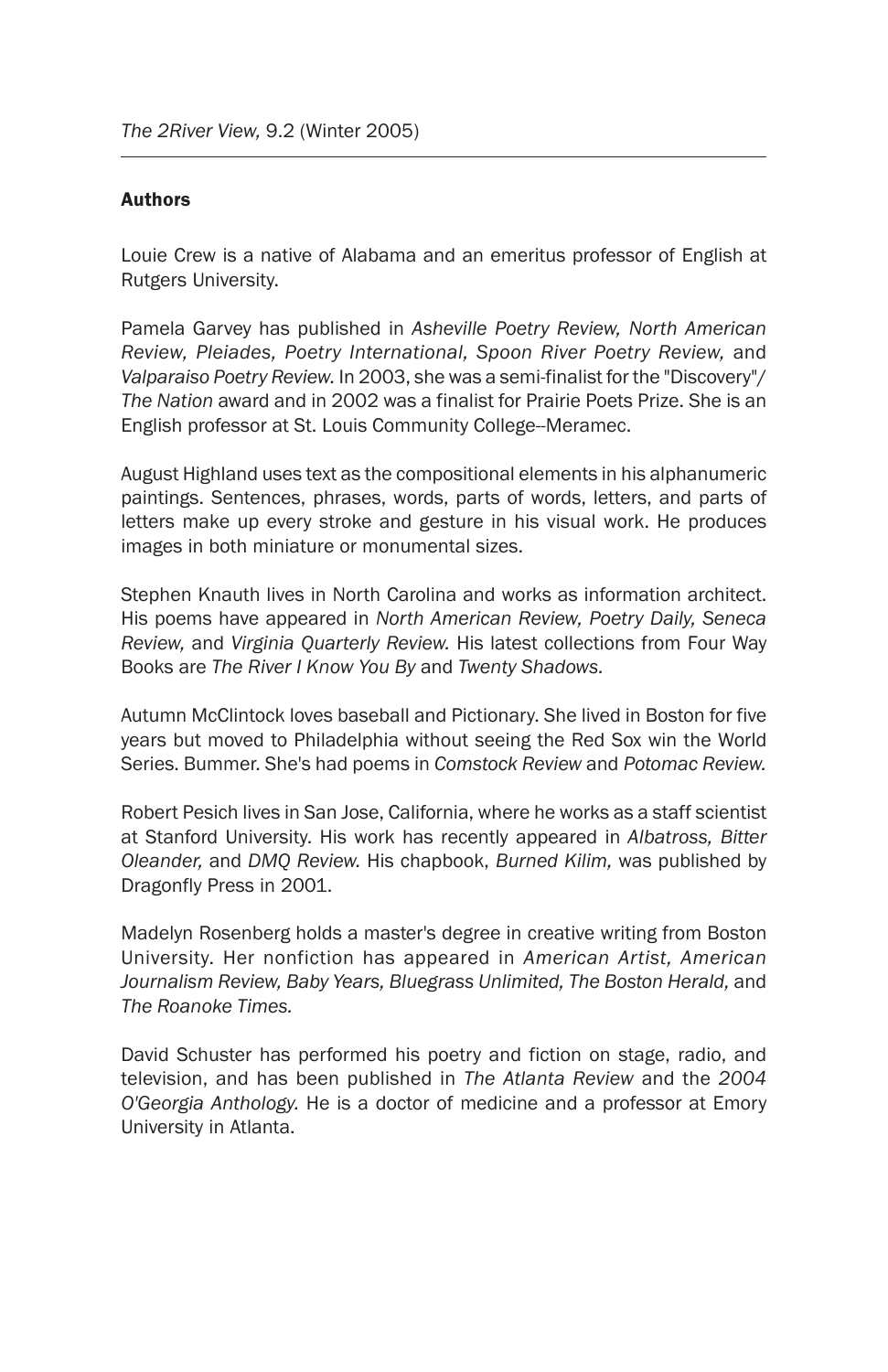Keli Stafford lives in Oregon. Her poetry has most recently appeared in *Crimson Feet, Miller's Pond, Poetry Magazine,* and *Southern Ocean Review.*

Leigh Stein tells people she's an actress and has long-distance relationships with cities she's not in. Her fiction has appeared in *Small Spiral Notebook* and *Yankee Pot Roast.*

Scott T. Summers teaches English at Wayne Hills High School in Wayne, New Jersey. His poems have appeared recently in *The Mars Hill Review, Pedestal Magazine,* and *Verse Libre.*

Lowell Mick White is a graduate student at Texas A&M University, where he studies creative writing and works on the staff of Callaloo.



*Harmonic Intermodulation* © 2005 by August Highland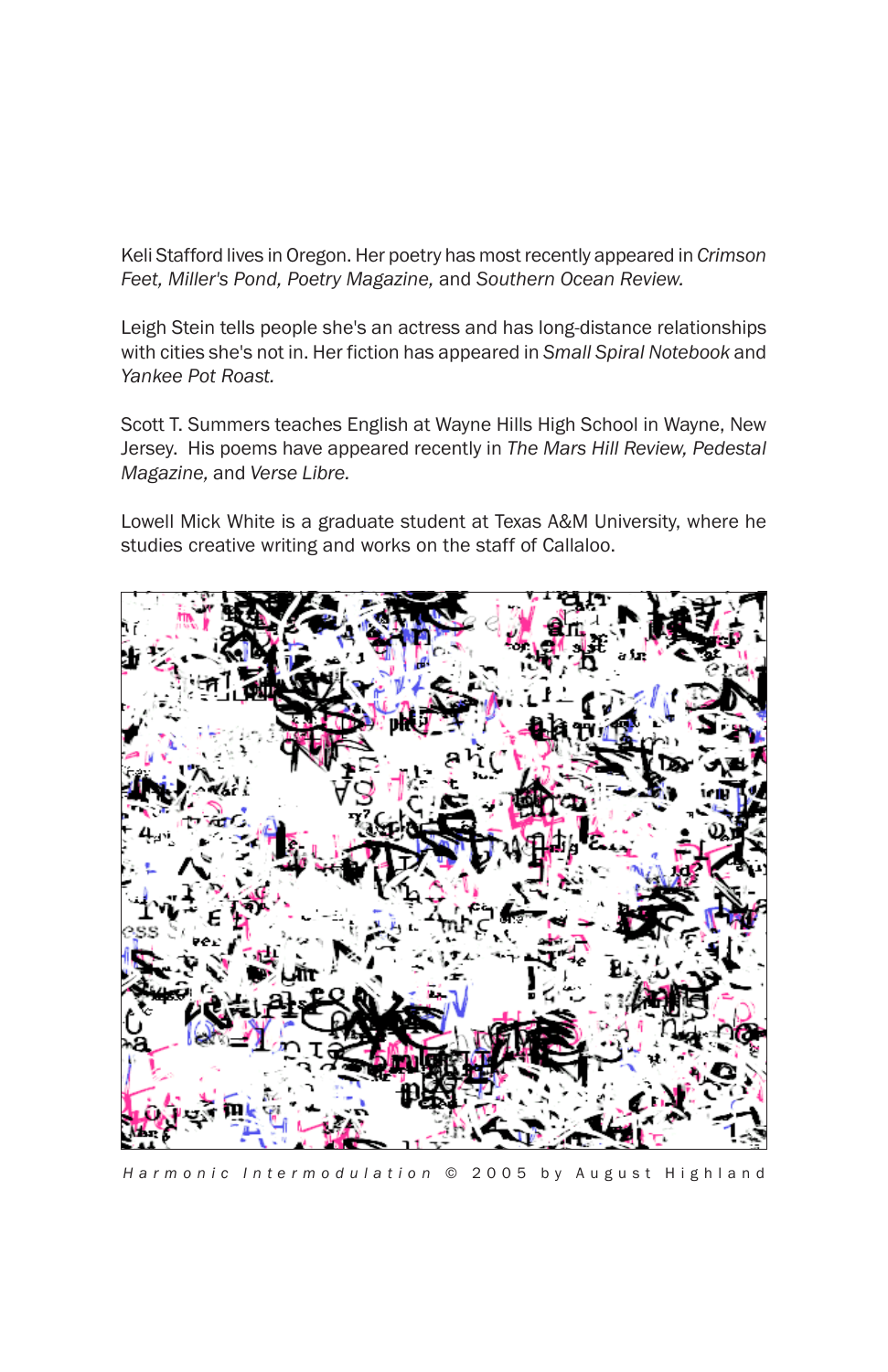# About 2River

Since 1996, 2River has been a site of poetry, art, and theory, quarterly publishing *The 2River View* and occasionally publishing individual authors in the 2River Chapbook Series. Pulbications appear on-line and in print. Writers interested in submitting to 2River should first read the guidelines at www.2River.org.

Richard Long, Editor 2River January 2005